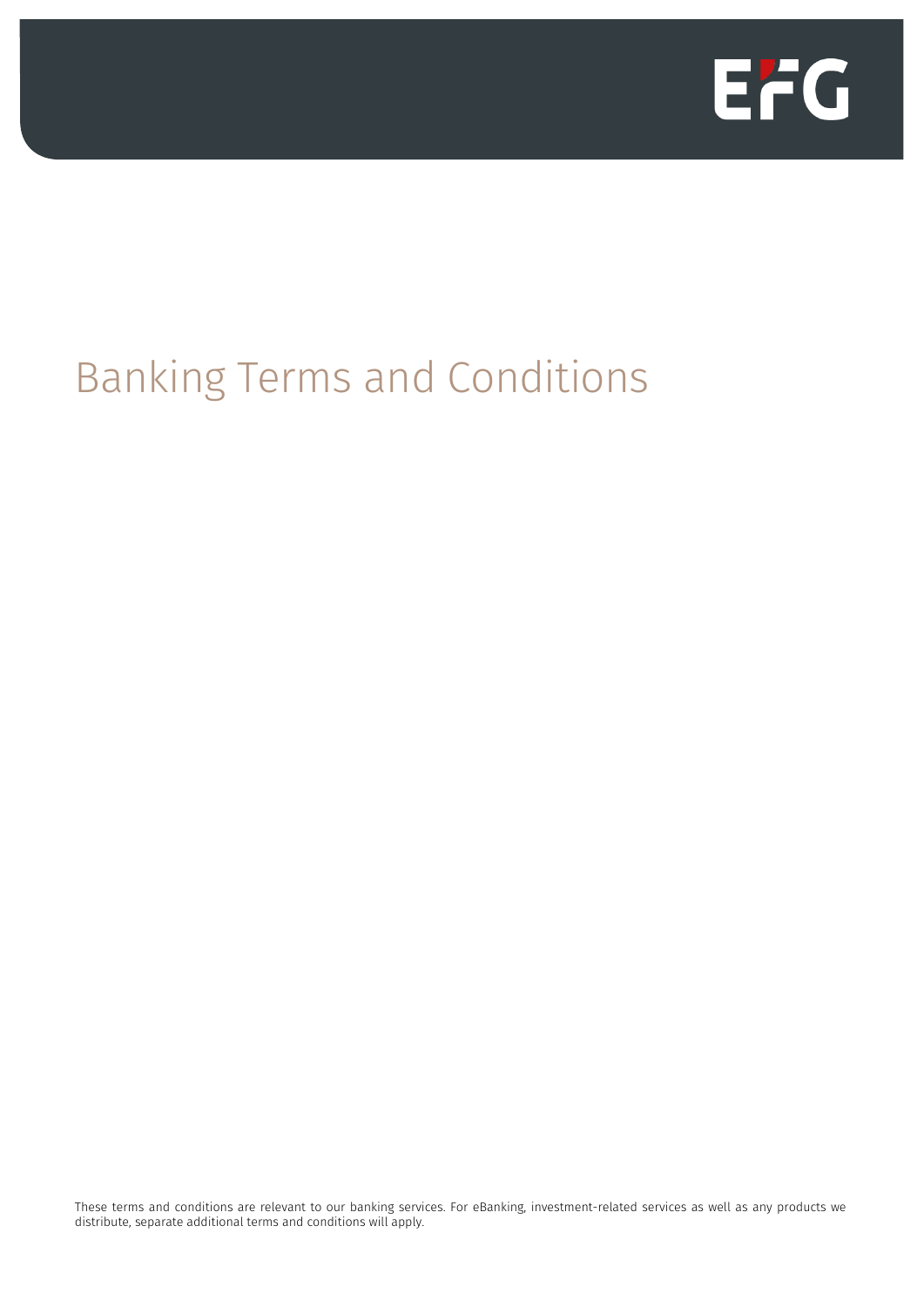# Banking Terms and Conditions

These Terms and Conditions set out the basis on which We provide you with banking services, you should read these Terms and Conditions carefully before signing the Bank Account(s) Application Form and retain a copy for future reference

# **1.** Definitions

**1.1** "Account(s)" means the Account(s) opened as stated on the Bank Account(s) Application Form;

"Account(s) Holder(s)" means the individual or Entity or unincorporated association named on the Bank Account Application Form and in whose name the Account(s) will be held;

"Affiliate" means any of EFG International AG and its subsidiaries, branches and representative offices.

"Authorised Signatory" means any person who has been duly authorised by You to take certain actions and information relevant to Your Account(s) ;

"Business Day(s)" means any day which is not a Saturday, Sunday or bank or public holiday in England;

"Client Relationship Officer" means the individual appointed to oversee Your Account(s) with the Bank; "Security Details" means any identifying words, codes or numbers agreed between you and Us which are used in relation to the security of Your Account(s); "Third Party Agent" means a third party payment services provider which is authorised by the FCA or another EEA regulator that you authorise to access Your online bank Account(s) and/or give instructions to make payments from Your online payment Account(s)

The "Bank", "We" and "Our" and "Us "mean EFG Private Bank Limited, its successors and assignees;

"You" "Your" and "Client" means the person, persons, corporates, trusts or other legal bodies, entities or unincorporated associations as named on the Bank Account(s) Application Form to whom the Account(s) belongs;

"Entity (ies)" means any legal body who is a Client other than an individual, including, but not limited to, a corporate, trust, foundation, charity or partnership.

**1.2** All references in these Terms and Conditions to times of day are references to London time.

#### **2.** Our Agreement with You

- **2.1** Our agreement with You (the "Agreement") consists of the following:
	- These Banking Terms and Conditions (the "Terms"), as updated from time to time (the most recent version can be found on Our webpage: https://www.efginternational.com/uk/legal/unite d-kingdom.html;
	- the Bank Account(s) Application Form;
	- Our Tariff Sheet, ("the tariff") as updated from time to time;
	- where relevant, any Third Party Agent authorisation form;
	- Our online eBanking terms and conditions; and
	- Any terms and conditions issued by Us in relation to a particular product or service.

Our Agreement constitutes a framework contract for the purposes of the Payment Services Regulations 2017.

- **2.2** Our tariff may be varied from time to time in accordance with these Terms. The Agreement comes into effect upon Our acceptance of the Bank Account(s) Application Form duly completed and signed by You. We will provide additional copies of the Agreement on request.
- **2.3** This Agreement supersedes any earlier Banking Terms and Conditions between You and Us unless otherwise agreed in writing by the Bank.
- **2.4** An Account(s) is required prior to the Bank providing any loan, investment or other service to You.

#### **3.** About Us

- **3.1** The Account(s) is provided by EFG Private Bank Limited (registered in England and Wales with company number 02321802), whose main business is the provision of banking and other financial services. Our registered office is currently Leconfield House, Curzon Street, London W1J 5JB. (and will be Level 7&8, Park House, 116 Park Street, London, W1K 6AF from 23rd May 2022)
- . **3.2** EFG Private Bank Limited is authorised by the Prudential Regulation Authority and regulated by the Financial Conduct Authority and the Prudential Regulation Authority. Our FCA registration number is 144036. The PRA's registered address is Bank of Threadneedle 8AH and the FCA's registered address is 12 Endeavour Square, London E20 1JN.

# **4.** Changing Your mind

- **4.1** If you are not happy with Your choice of Account(s) in the 14 day period starting from the date you open Your Account(s), you may switch Your Account(s) to a different Account(s) or close Your Account(s), in which case We will return Your money with any accrued interest to date. Any notice that you wish to switch or close Your Account(s) should be sent to Our registered Office or to Your Client Relationship Officer. If you close Your Account(s), You will still be liable in respect of payments made from Your Account(s) before it is closed.
- **4.2** If You notify Us that You wish to change Your mind in the 14 day period, the 60 day closure notice requirement referred to in these Terms will not apply and no penalty will be charged.
- **4.3** If You exercise Your right under the above Term to switch or close an Account(s) in respect of a fixed term deposit no interest will be payable by the Bank in respect of the period prior to closure of the Account(s). However, the Bank may make a charge equivalent to the prevailing market cost of cancelling Your deposit.

# **5.** Opening the Account(s)

**5.1** We have a duty under UK money laundering regulations to obtain detailed information concerning persons who wish to open an Account(s) with Us. Please note that We are unable to open an Account(s) for You until We have received certain required information and related documents which We will ask You to provide and satisfied ourselves that We have met Our obligations under the above regulations.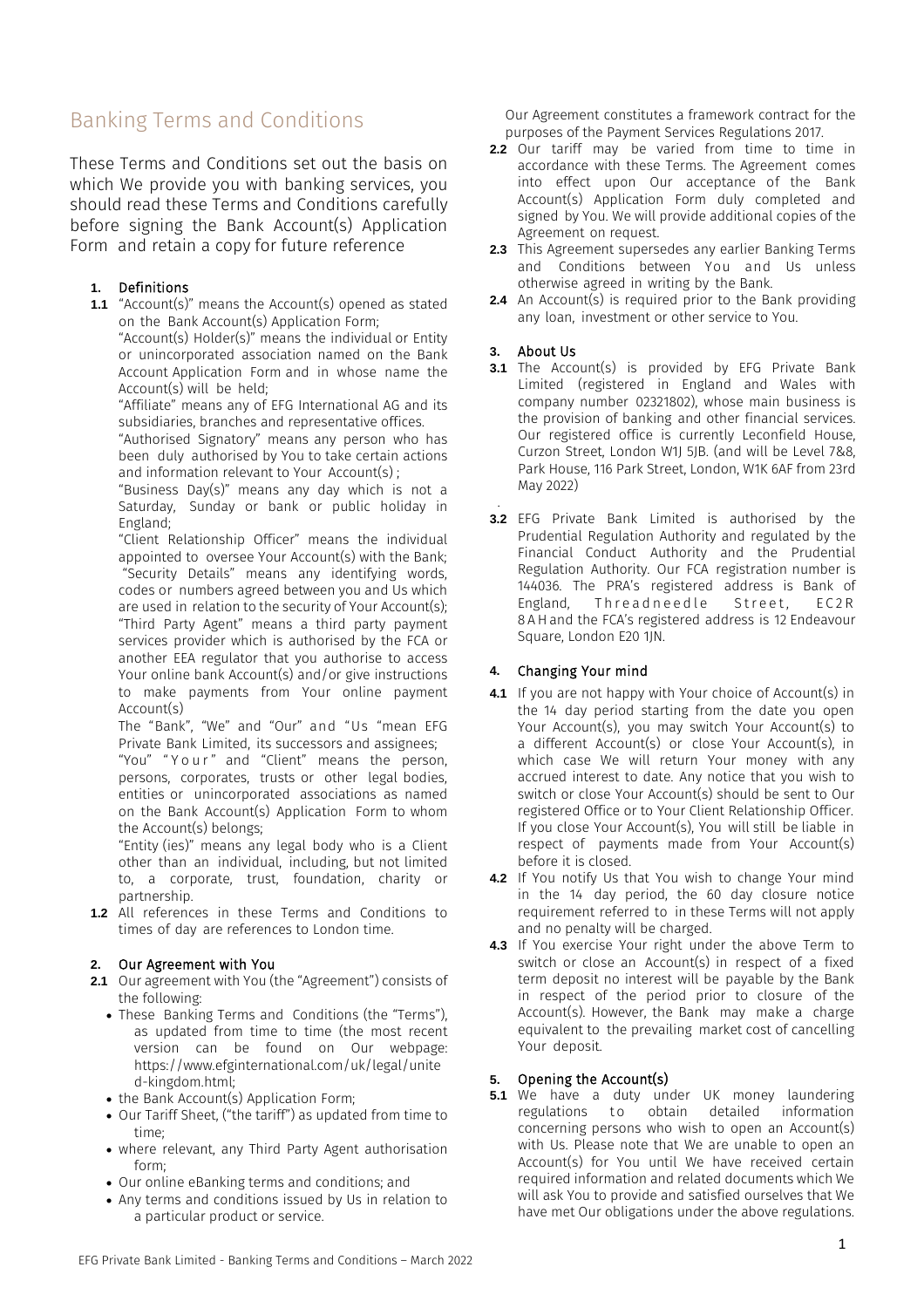- **5.2** For an Account(s) to be opened, You are required to complete and sign the Bank Account(s) Application Form and We must accept it. For Us to accept Your application, You must provide Us with evidence of Your identity and address, authority to obtain a bank reference and any other information We may require.
- **5.3** We reserve the right to decline to open an Account(s) for any reason and Our decision will be final.
- **5.4** You agree to provide any further information or documentation We may require once Your Account(s) is opened to meet Our ongoing legal and regulatory obligations.
- **5.5** We may provide any documentation or information You have provided in relation to the Account for the above purposes to third parties, such as, but not limited to, fund managers or third party product providers.
- **5.6** The signatures that You provide on any Bank Account(s) Application Form may be verified by another bank or third party acceptable to the Bank and the Bank may require, at the bank's discretion, that the signature is verified by reference to a signed passport and or a similar document.
- **5.7** Where the Client is a company or other legal Entity or unincorporated association such as a partnership or other structure, the Client must provide:
	- a certified true copy of its certificate of incorporation (or its equivalent as relevant);
	- a certified true copy of a resolution or extract resolution of the Client resolving to appoint the Bank as its bankers and nominating signatories to the Account(s);
	- a copy of its memorandum and articles of association, statutes or other constitutional<br>documents, including appointments of documents, including appointments directors;
	- a recent set of audited Account(s); and
	- details of shareholders or partners, including a current copy of the share register or membership list are required.
	- We may require additional information concerning the owners, controllers and or beneficiaries of the Client where this is not evident from the documents provided above. Failure to provide such information will be handled in the same manner as if it were information about the potential Account(s) Holder(s).
- **5.8** Where the Client is a trust or foundation, the trustees or founders must provide:
	- a certified true copy of a resolution or extract resolution appointing the Bank as bankers to the trust or foundation
	- legal document pursuant to which the appointment of trustees or controllers is made.
	- details of the settlor(s) of the trust and any protector(s) of the trust together with details of the beneficiaries to satisfy the UK money laundering regulations.
- **5.9** Where the Client is any other type of Entity or unincorporated association not referred to above, the Client will be required to provide documents to show who the founders, controllers and or beneficiaries are in a format acceptable to the Bank.
- **5.10** Where any documentation supplied is in a language other than English, the Bank may require You to provide an appropriately certified

translation of such documentation into English.

- **5.11** In providing any documentation described above, You acknowledge that the Bank shall be relying upon such documentation for the purpose of opening the Account and for satisfying any applicable regulatory obligations. Accordingly, You represent and warrant such documents are valid, authentic and complete and have not been superseded, replaced or expired on provision to the Bank.
- **5.12** Sole and joint Account(s) held by individuals are for personal use and shall not be used for business purposes.
- **5.13** We reserve the right at Our complete discretion to impose maximum or minimum balance for any Account You hold from time to time.
- **5.14** Where We notify You of a maximum balance, We will reject any deposits / transfers to the relevant Account which would result in the maximum balance being breached. Where relevant, the deposited / transferred amounts will be returned to the originating account.
- **5.15** Where We notify You of a minimum balance, if You fail to maintain such a balance, We will notify You of this and will have the right to close Your Account if the balance is not brought up to the minimum balance within 2 months. Whilst an Account is below its minimum balance, it will not earn any interest.

#### **6.** Joint Account(s)

- **6.1** An Account(s) may be opened in joint names subject to completion of the Bank Account(s) Application Form by each proposed Account(s) Holder (each a "joint Account Holder").
- **6.2** Subject to the below and clause 9, where an Account is opened in joint names, or becomes held in joint names, We shall act on instructions from either Account(s) Holder.
- **6.3** Upon:
	- confirmation from the existing Account Holder/joint Account Holders (as appropriate) and the proposed joint Account Holder; and
	- the proposed joint Account Holder completing the relevant application process to Our satisfaction (including providing such documentation and/or information We may require to satisfy Our regulatory obligations),

the proposed joint Account Holder will be added as the holder of an existing Account and they shall be treated as a Joint Account Holder of that Account.

- **6.4** Except where clause 26 applies, a joint Account Holder can only cease to be a joint Account Holder of an Account upon confirmation by all joint Account Holders of that Account. Where this occurs, the relevant Account will continue and be renamed accordingly.
- **6.5** Where any instruction given by You or an Authorised Signatory conflicts with an instruction given by another joint Account Holder or is otherwise unclear, We may decline to act on such instruction until the instructions are confirmed, withdrawn or otherwise cancelled with the authority of all the Account Holders. Where we decline to act we shall not accept any responsibility for any loss suffered by any of the Account Holders.
- **6.6** If the joint Account(s) Holders are in dispute, You should tell Us as soon as possible. Once We are made aware of a dispute between the joint Account(s) Holders, or We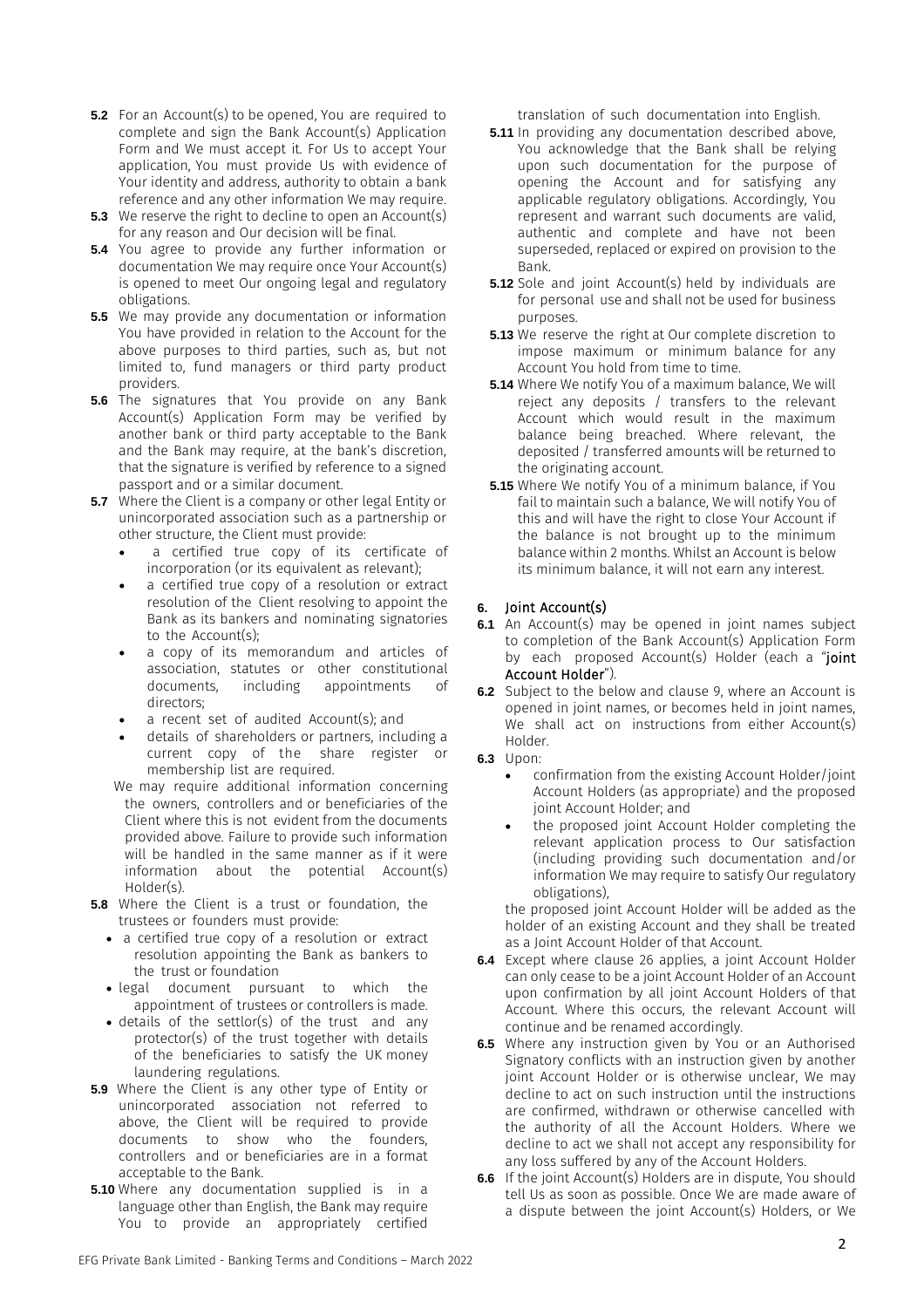reasonably believe there is a dispute as a result of Our own evidence, We will only accept instructions which are confirmed by each joint Account(s) Holder. Where permissible, We will let You know We have taken this action. Until We are made aware of a dispute/believe one is occurring We will carry out all instructions in accordance with this Clause 6.

- **6.7** Each joint Account(s) Holder will be jointly and severally liable under the Terms of this Agreement. This means that the Bank can pursue any or all of the Account(s) Holder(s) in respect of any amount owed to the Bank in respect of the Account(s).
- **6.8** If one joint Account(s) Holder is unable to pay any sums due, the other Account(s) Holder(s) will be required to make payment.
- **6.9** If Your Account(s) is held in joint names and We have provided You with an overdraft facility, You agree that We are not required to provide statements or notices to both and or each of You. If You do wish to receive individual communications please contact Your Client Relationship Officer.

## **7.** For sole or joint Account(s)

- **7.1** Account(s) Holder(s) may appoint authorised signatories to act with respect to the Account(s) and receive information pertaining to the Account(s) ("Authorised Signatory"). Any Authorised Signatory must be authorised by each Account Holder named on the Account. The Bank requires due diligence on any Authorised Signatory in the format prescribed by Us. We reserve the right to decline any designation of an Authorised Signatory and Our decision will be final. The Account(s) Holder(s) remains legally responsible for the Account(s).
- **7.2** Authorised Signatories, where natural persons, must be of legal age (in the UK this is 18 years of age).
- **7.3** Authorised Signatories do not own the Account(s) balance and in the event of death of the Account(s) Holder(s), if no Account(s) Holder(s) remains, the Authorised Signatories will have no power to operate the Account(s).
- **7.4** We will remove any Authorised Signatory upon receipt of written instructions from the Account(s) Holder(s) or from the Authorised Signatories themselves. We shall not be responsible for any loss suffered by You if We act on the instructions of an Authorised Signatory if You have failed to inform Us that such party no longer acts for You.
- **7.5** If any joint Account(s) Holder(s) informs Us of a dispute between any of the joint Account(s) Holder(s), We may treat such information as revoking the authorities provided under the mandate for the Account(s) for any Authorised Signatory. In that event, any further transactions, including payments by standing order, will need the authority of all the joint Account(s) Holder(s) (in accordance with Clause 6), and the use of additional services or facilities, as relevant, may be suspended.
- **7.6** Authorised Signatories that are independent financial advisers will be subject to additional requirements and obligations as detailed in the requisite authorisation form.
- **7.7** For corporate entities, trusts and other legal bodies An Authorised Signatory can be added to the Account(s) on written instruction and provision of relevant documentation confirming the authorisation of the Authorised Signatory. (e.g. board resolutions) .
- **7.8** An Authorised Signatory will not be able to provide instructions to the Bank in relation to the Account(s) until the required due diligence has been received to the Bank's satisfaction.
- **7.9** We will remove any Authorised Signatory upon receipt of written instructions from the directors, trustees or appointed controllers or from the Authorised Signatory themselves.

## **8.** Third Party Agent

- **8.1** If You wish Us to provide access to and/or take instructions from a Third Party Agent We will require separate authorisation from You to their level of access and will provide You with further terms and conditions setting out the basis of that relationship.
- **8.2** You and not the Third Party Agent will be treated as Our client for the purposes of the FCA rules and the Payment Services Regulations 2017.
- **8.3** Where You choose to permit a Payment Initiation Service Provider to access Your Account(s), We will treat any instruction made through that Payment Initiation Service Provider in the same way as We would treat the instruction as though it was received directly from You.
- **8.4** Subject to any limitations under the Payment Services Regulations 2017, where an unauthorised transaction is made through a Payment Initiation Service Provider, or a transaction made via Payment Initiation Service Provider is defectively or incorrectly executed, We are responsible to You for restoring the debited Account to the state in which it would have been had the transaction not taken place. We may subsequently seek compensation from the relevant Third Party Agent for any amounts We refund to You.
- **8.5** Where You allow an Account Information Service Provider to view Your Account(s) information, We will treat any data requests from it in the same way as a data request received directly from You.
- **8.6** Before giving permission to these Third Party Agents, You should confirm that they are authorised and qualified to provide their services.
- **8.7** You can terminate the access of a Third Party Agent immediately by contacting the relevant Third Party Agent.

# **9.** Account(s) with Minors

**9.1** A minor is a person who has not yet reached legal age (being 18 years of age in the United Kingdom). We will not allow a minor to hold a sole Account(s) in their name or to act as an Authorised Signatory. A minor can be a joint Account(s) Holder(s) with an adult; however, the adult is always legally responsible for the Account(s). Only an adult can sign on the Account(s) and minors are not allowed to transact or sign instructions. Identity documentation will be required for minors and must be provided with the Bank Account(s) Application Form. By requesting an Account with a minor You consent to the Bank processing personal information pertaining to the minor in the manner described in Section 30, as such section may be amended from time to time and reflected in Our website privacy statement. You represent and warrant that You are either such minor's guardian with authority to provide consent to such processing activities, or that You have received consent from the relevant guardian(s). The consent provided may be revoked at any time by writing to Your CRO; however, Our ability to continue providing products and services to Your Account(s), where a minor is a beneficial owner or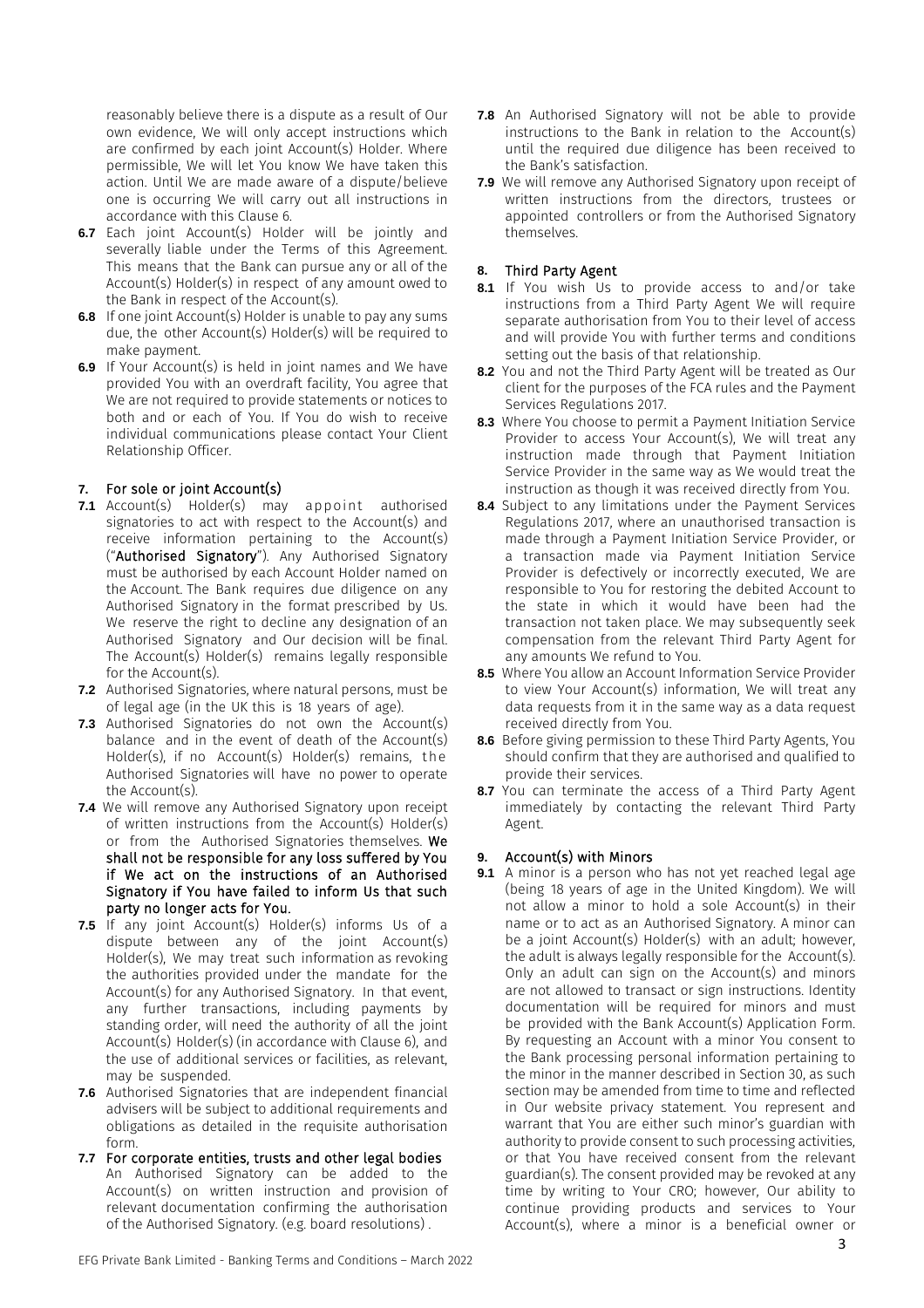Account Holder, will be impacted.

When a minor reaches legal age, they will be required to write to Us to confirm if they wish to become a legal party to the joint Account(s). If so, a new Bank Account(s) Application Form will be required, signed by all Account(s) Holder(s), along with current evidence of age, identity and address.

#### **10.** Operating the Account(s)

- **10.1** For sole or joint Account(s) We may accept instructions signed or given to Us by You or an Authorised Signatory (as applicable) to deliver, accept or act on Your behalf in all transactions including providing a loan, overdraft or other financial facilities in accordance with the Bank Account(s) Application Form.
- **10.2** Where the Account Holder is an Entity We will accept instructions from the Authorised Signatories.
- **10.3** We will only act on instructions authorised in accordance with the signing powers set out on the Bank Account(s) Application Form, as updated from time to time. For example, for an Account(s) held in joint names requiring both Account(s) Holder(s) to authorise the making a payment from the Account(s), We will only treat an instruction to make a payment as received when both Account(s) Holder(s) have authorised the payment to be made.
- **10.4** Instructions may only be given by email (from an authorised email address you have previously notified to us), eBanking, telephone, post or fax. We will only act on complete instructions.
- **10.5** Except where clause 10.6 applies, instructions will be deemed to be received by Us at the following times:
	- by email on the business day Your CRO receives the email in their inbox, provided it is received prior to 16:00 on that business day. If it is received after this time, or on a non-business day, it will be deemed to be received at the start of the next business day.
	- by eBanking on the business day You submit the instruction on the eBanking platform, provided it is submitted prior to 16:00 on that business day. If it is submitted after this time, or on a nonbusiness day, it will be deemed to be received at the start of the next business day.
	- by telephone at the time when You orally give<br>Our employee/officer/representative Your employee/officer/representative instruction; and
	- by fax on the business day the fax is received by Us, provided it is received prior to 16:00 on that business day. If it is received after this time, or on a non-business day, it will be deemed to be received at the start of the next business day.

We encourage You to use Our eBanking service when providing Us with payment instructions as this is the most secure method of communication

- **10.6** Where You inform Us that the execution of an instruction is to take place—
	- on a specific day;
	- on the last day of a certain period; or
	- on the day on which You have put funds at Our disposal,

the time of receipt of that instruction is deemed to be the date You have informed Us of.

**10.7** We may refuse to act on Your instructions if:

We have reason to believe the instructions were not made by You or We suspect that they have been fraudulently made;

- Your instructions are unclear or incomplete;
- the instructions would be contrary to laws or regulations that apply to Us or the Account(s);
- there are insufficient funds in Your Account(s) to carry out the instruction; or
- carrying out the instruction would result in the balance of Your Account(s) exceeding any overdraft limit currently in force.

We will not be responsible for any loss You may suffer if Your instruction is refused for one of the above reasons. Unless We are unable to do so because it would be unlawful, We will notify You of Our refusal, the reason(s) for it, and (if relevant) the means for correcting the matter. We will do this as soon as possible and in line with the timeframes under the Payment Services Regulations 2017.

- **10.8** The Bank may request additional information about any transaction on Your Account(s) to meet Our legal and regulatory obligations and You agree to provide such information to Us.
- **10.9** We reserve the right to withhold or suspend payments to or from Your Account(s) and/or to prevent the use of any cards/cheque books associated with your account when We are required to comply with legal or regulatory obligations or have reason to believe that the monies are linked to criminal activities or if You are (or we have reason to believe, in our sole discretion, acting reasonably, that you are) a designated target of, acting on behalf of a designated target of, or are otherwise a target or subject of, any sanctions issued by any country or jurisdiction (including, but not limited to,) the USA, all or any part of the European Union, all or any part of the UK, Switzerland, Canada, or Hong Kong if We have reasonable grounds to believe that Your Security Details have not been kept safe or We suspect the unauthorised or fraudulent use of Your Security Details or You fail to assist us in discharging any of our, or an Affiliates', legal and/or regulatory obligations or requirements. W e will notify You before taking this action and tell You Our reasons for doing so unless We are unable to contact You or to do so would compromise Our security procedures or would be unlawful. If We are unable to contact You beforehand We will, where possible, contact You and tell You Our reasons afterwards. We will not be responsible for any loss You may suffer if Your transaction is refused or delayed as a result of taking this action.

# **11.** Payments into Your Account(s)

**11.1** You may make payments into the Account(s) by:

- cash deposit;
- personal cheque in Sterling payable to the Account(s) Holder(s) which is drawn on a UK bank or building society and which is paid through the UK clearing system. Cheques that are crossed "Account(s) payee" can only be paid into an Account(s) held in the name of the payee and cannot be endorsed or paid in to another Account(s).
- personal cheque drawn on a foreign bank in any currency and payable to the Account(s) Holder(s). Foreign cheques will be sent to the bank which has issued the cheque for payment;
- banker's draft:
- electronic transfer from a third party bank (e.g. SWIFT, CHAPS, BACS or Faster Payment); or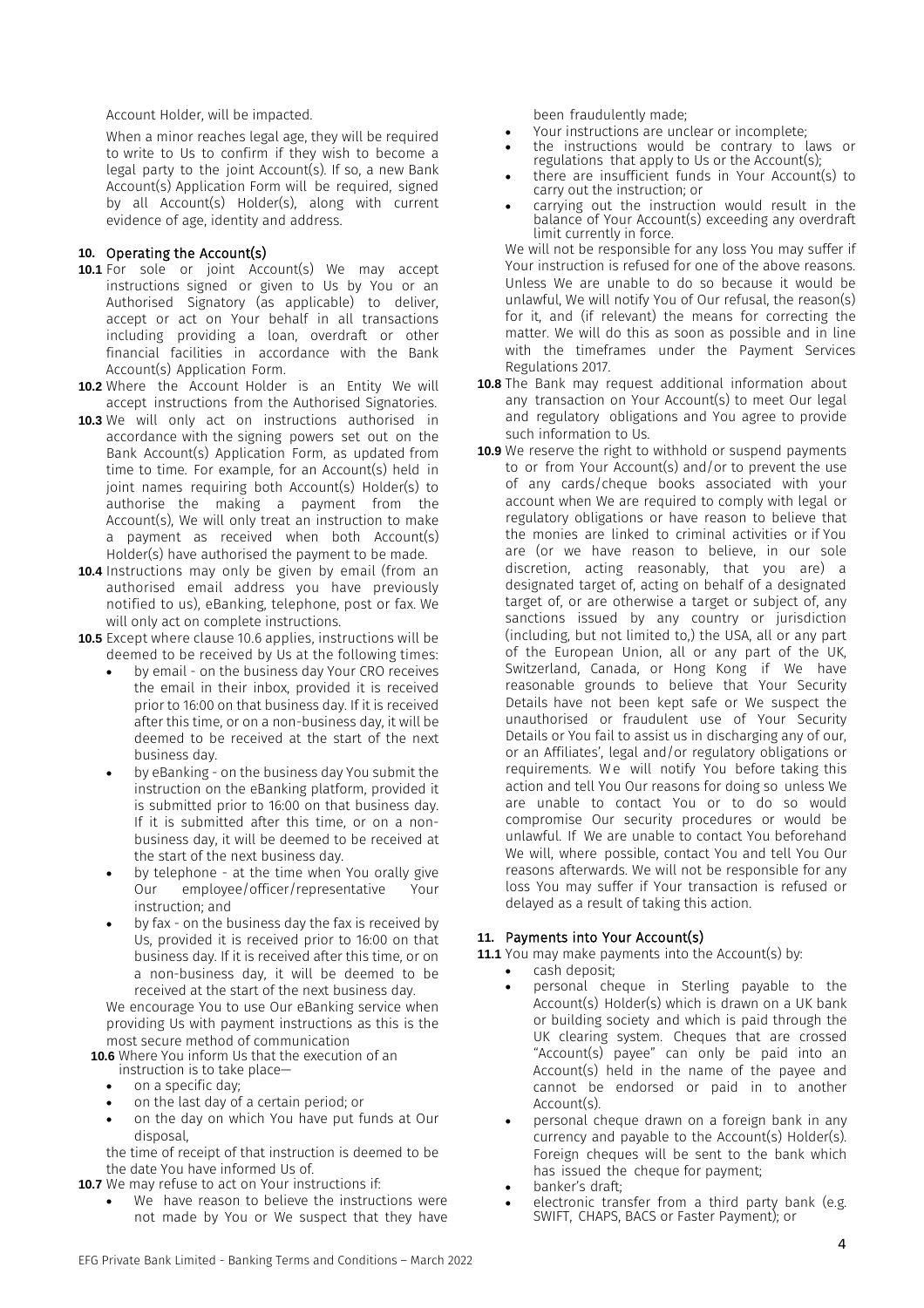- a transfer from another Account(s) which You hold with  $\overline{\mathsf{U}}$ s.
- **11.2** When You pay cash into Your Account(s) over the counter at the Bank, the amount You pay in will be credited to Your Account(s) and available for withdrawal immediately as long as You make the payment before 16:00. If You make the payment into Your Account(s) after this time the amount will be credited to Your Account(s) and available for withdrawal from the beginning of the next Business Day.
- **11.3** Where cash is paid into Your Account(s) in a currency different from that in which the Account(s) is denominated and a currency exchange is therefore required, the amount paid in will be credited to Your Account(s) and available for withdrawal on the next Business Day(s) for all EEA currencies and major currencies e.g. US Dollars, Swiss Francs and Japanese Yen. For other currencies, the amount paid in will be credited to Your Account(s) and available for withdrawal as soon as We receive from Our agents the proceeds of converting the currency paid in into the currency in which Your Account(s) is denominated.
- **11.4** Personal cheques in Sterling which are drawn on a UK bank or building society received from You will be paid into Your Account(s) and will clear through the UK image-based clearing system. This allows banks to clear a digital image of a cheque rather than the original paper cheque. The amount will be credited to Your Account(s) and be available for withdrawal one Business Day after We have paid the cheque in. If a cheque paid into Your Account is returned unpaid, We will tell You about it immediately and the amount originally credited to Your Account will be reversed. A cheque cleared through the image-based clearing system can be returned unpaid up to the end of the Business Day following the Business Day on which the cheque is paid in. After that date, We will not deduct the amount from Your balance unless You give Us permission to do so or You were knowingly involved in a fraud concerning the cheque or payment.

Personal cheques drawn on a foreign bank will be credited to Your Account(s) and available for withdrawal as soon as We receive the relevant amount from the foreign bank which has issued the cheque.

- **11.5** Where We receive electronic transfers into Your Account(s) the funds will be credited to Your Account(s) and made available to You as soon as We receive them.
- **11.6** Where We receive electronic transfers into Your Account(s) the funds will be credited to Your Account(s) and made available to You as soon as We receive them.
- **11.7** When a payment is made into Your Account(s), any interest will accrue on the amount paid in from the time that the amount is credited to Your Account(s) and available for withdrawal in accordance with these Terms and Conditions.
- **11.8** We cannot be held responsible for delays in crediting Your Account(s) where incorrect or incomplete information has been supplied by the remitter, and We may have to return the funds to them where the relevant details have not been supplied.
- **11.9** In accordance with anti-money laundering procedures, funds transfers can only be accepted if the Account(s)

Holder(s) is explicitly named (for example, We cannot accept cheques made out to "the Account Holder(s)").

# **12. Withdrawals and payments from Your Account(s)**<br>**12.1** If You want Us to make a payment from

**12.1** If You want Us to make a payment from Your Account(s) to another person You must provide Us with details of:

- For CHAPS payments only, the payee name that matches the Account and receiving bank details;
- the sort code and Account(s) number (or international bank Account(s) number (IBAN)) or equivalent details of the payee's Account(s) to which You wish the payment to be made.
- the amount of the payment;
- the currency in which the payment is to be made;
- when You want the payment to be made; and,
- if You hold more than one Account(s) with Us, which Account(s) You would like the payment to be made from.
- **12.2** Where You do not supply the correct payment details (for example, You provide the wrong Account(s) number or sort code for the payee), We will not be liable for failing to make a payment or making a payment incorrectly on the basis of information You provide to Us. Please note that whilst We may ask for details of the name of the person You are sending the payment to, for non-CHAPS payments it is not part of the electronic identification used to transmit payments, therefore We will not use this to verify if You have provided Us with the correct payment details.
- **12.3** If You request that We recover a payment that has been paid on, and according to, Your instruction We will make reasonable efforts to recover the payment. You may be required to pay a reasonable fee to cover Our costs of attempting to recover any payment which We make from Your Account(s) and We will not be responsible for any loss suffered if We are unable to retrieve it.
- **12.4** If You wish to instruct Us to make a payment from Your Account(s) to another person so that it is received by their account provider on a particular "value date", then You must ensure that We are deemed to receive the instruction under clause 10 in sufficient time to execute that payment in accordance with the timeframes set out in clause 12.7.
- **12.5** Where You instruct Us to make a payment, We will not debit Your Account until We are deemed to receive Your instruction. Furthermore, the debit value date for Your Account will be no earlier than the time at which the amount of the payment is debited to Your Account.
- **12.6** You cannot cancel an instruction to make a payment from Your Account(s) once it has been received by Us in accordance with clause 10 unless We agree this with You. We will only be able to agree this with You should We have time to cancel or reverse the instructed payment. Notwithstanding the above, We will not be able to cancel any payment after the end of the Business Day before the date on which the payment is to be made.
- **12.7** Where You instruct Us to make a payment from Your Account(s) in Sterling, and such payment is to be made to a recipient in the United Kingdom, or in Euro, and such payment is to be made to a recipient within the UK or the European Economic Area (EEA), We will pay the bank at which the recipient's Account(s) is held by the end of the Business Day(s) following the day on which We are deemed to receive Your payment instruction unless You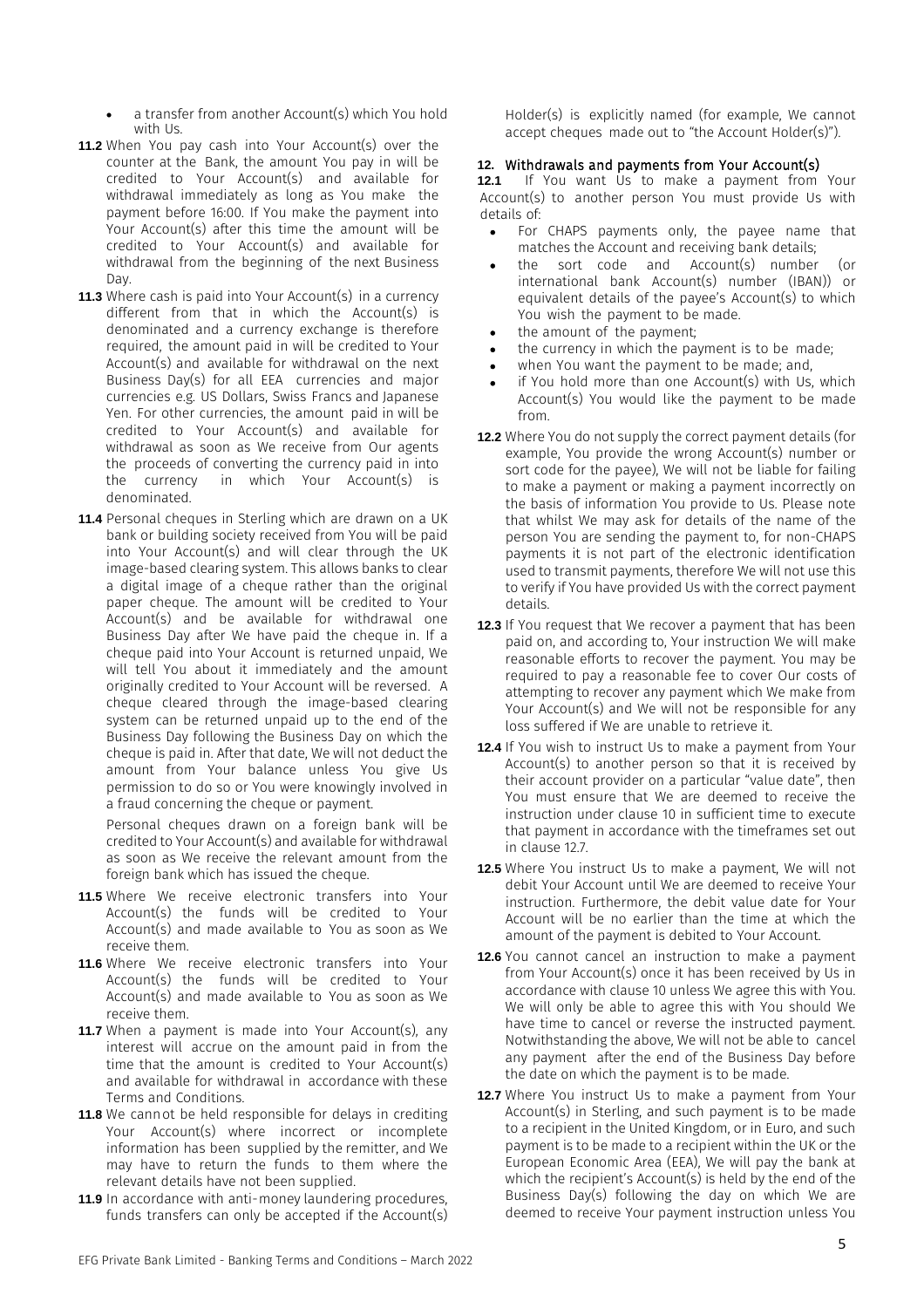made the instruction in writing, in which case We will pay the bank at which the recipient's Account(s) is held by the end of the second day following Our receipt of Your instructions.

**12.8** For payments to Account(s) held within the UK which are not made in Sterling or Euro, We will pay the bank at which the recipient's Account(s) is held by the end of fourth Business Day(s) following the day on which We receive Your instruction.

For payments to countries outside the above scenarios, different payment timescales will apply and details are available upon request from Your Client Relationship Officer.

- **12.9** Where You instruct Us to make a payment from Your Account(s) which involves a currency conversion between Sterling and Euro, We will pay the bank at which the recipient's Account(s) is held by the end of the Business Day(s) following the day on which We receive Your payment instruction provided that the recipient's Account(s) is held in the United Kingdom or an EEA country and the payment is made in Euro. For payments involving other currency conversions different payment timescales may apply.
- **12.10** Where a payment from Your Account(s) is initiated by the payee (for example, a direct debit), We will refund You the full amount of any payment made from Your Account(s) if (i) Your authorisation did not specify the exact amount of the payment or You were not provided with details of the payment at least 4 weeks prior to the debit date and (ii) the amount of the payment exceeds the amount which You could have reasonably expected, taking into Account(s) Your previous spending pattern and the circumstances of the case (but not where the amount of the payment exceeds the amount You could reasonably expect because of exchange rate fluctuations) and, (iii) You have requested a refund from Us within eight weeks of the debit date and have provided, if requested by Us, information reasonably necessary for Us to identify whether or not You are entitled to such a refund.
- **12.11** If the payee (such as a hotel or car hire company) requests that We "block" funds on Your Account(s) using a debit, credit or charge card We will only do so if You have agreed the exact amount of funds to be blocked.
- **12.12** We will not be liable to You for any loss in respect of a payment from Your Account(s) which You have not authorised Us to make, or which has been incorrectly paid, unless You notify Us without undue delay on becoming aware of the unauthorised or incorrect payment and, in any event, not later than 13 months after the date that the payment is made from Your Account(s). This does not affect Your rights under the Direct Debit Guarantee Scheme.
- **12.13** We will also not be liable to You for any loss suffered for any payment which You instruct Us to make on Your behalf and which is executed as instructed.
- **12.14** If You have reason to believe that Your Account(s) has been accessed by an unauthorised person or is subject to unauthorised use (for example, through using one of your payment methods) or that someone else may know any of Your Security Details You are required to contact your client relationship officer immediately so that We can take appropriate action.

You should also report any suspected or actual misuse of Your Account(s) and / or card to the Police and cooperate with any investigation to recover or prevent further losses.

- **12.15** You can notify Us of any unauthorised transaction on Your Account(s) in writing, by telephone or by secure e-mail using Our eBanking service. Where We make a payment from Your Account(s) that You have not authorised and You have notified Us without undue delay after becoming aware of this, We will refund the amount of the unauthorised payment and, where applicable, restore Your Account(s) to the position it would have been in if the unauthorised payment had not taken place.
- **12.16** We accept responsibility for making payments from Your Account(s) correctly. We are liable if payments are made incorrectly unless We can prove that the bank at which the recipient's Account(s) is held received the payment in accordance with the timescales referred to above, in which case it will be the recipients bank that will be responsible and will need to correct the error and pay the money to the recipient. If a payment is made late due to Our error You can ask Us to make sure that the recipient's bank adds the payment to their Account(s) as if it had been made on time.
- **12.17** If We make a payment incorrectly We will, on request, make efforts to promptly recover the payment and will notify You of the outcome. Where We are liable for making an incorrect payment from Your Account(s) We will without undue delay refund the amount of the unpaid payment and, where applicable, restore Your Account(s) to the position it would have been in had the incorrect payment not taken place (for example, by refunding any charges or refunding or crediting any interest).
- **12.18** If another bank tells Us that money has been paid into Your Account(s) by mistake We can take an amount up to the amount of the mistaken payment from Your Account(s). We do not have to tell You before We do so but if We do try to check with You We can stop You from withdrawing these funds while We try to contact You. If We are not able to return money which has been paid into Your Account(s) by mistake We are required to provide information to the payers bank about You, Your Account(s) and the payment in order that the payer can seek to recover the money.
- **12.19** Should you wish to make a cash withdrawal from your Account(s), we require 48 hours' notice of the amount you wish to withdrawal. Such request will be subject to clause 17.6, the amount held in the relevant Account(s) and compliance with any imposed maximum or minimum balance for any relevant Account(s).

#### Debit, Credit or Charge Cards

- **12.20** If You have been issued with a debit, credit or charge card linked to Your Account(s) You authorise Us to deduct from Your Account(s) the value of transactions which You have paid using Your respective card. We will deduct these amounts on the day on which We receive notification of the relevant transactions or, if that day is not a Business Day(s), on the next Business Day(s).
- **12.21** Cards issued by Us or third party providers and their use may be subject to additional terms and conditions issued by Us or the card provider. Where the liabilities incurred on these cards are to be met from amounts in Your Account We reserve the right to debit Your Account amounts calculated and due accordingly and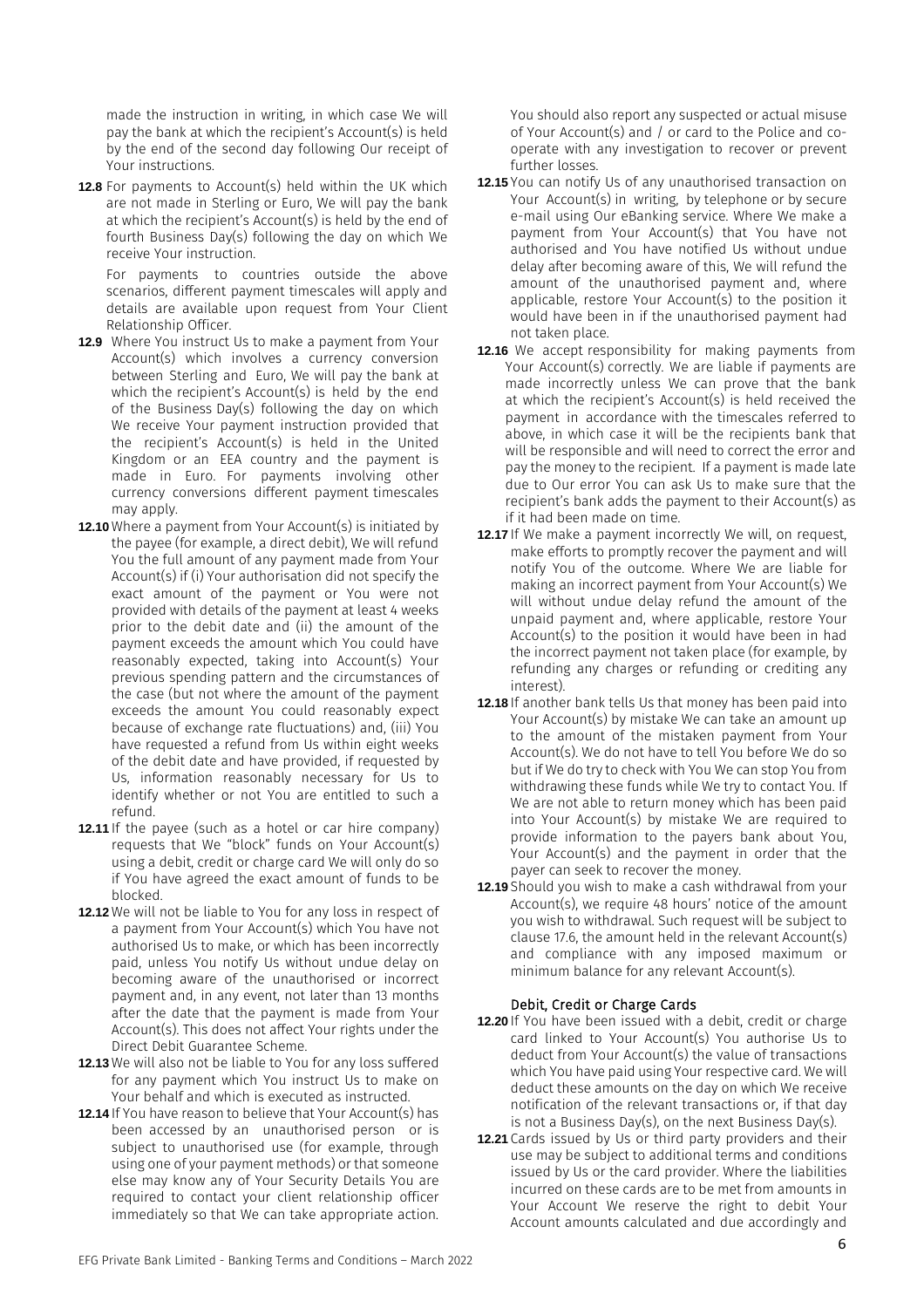You warrant to Us that You will have sufficient funds in Your Account to meet such liabilities.

- **12.22** Where You have entered into an agreement with a credit card provider, the agreement will be between You and the credit card provider of Your choosing. The Bank will not have any responsibilities to You in relation to the relevant card under this Agreement and You represent and warrant that You will comply with the terms of the relevant card agreement.
- **12.23** You consent to Us holding, in a separate dedicated sub-account, an amount of any balance standing to the credit of Your Accounts that is 1.5 times that of the limit of each of credit card ("Collateral"). This Collateral will be held to cover any liabilities that may be incurred by Us as a result of Your use of such credit card. Whilst the amount is held as Collateral, You shall not be able to use the funds and it shall not form part of Your available balance.
- **12.24** The Collateral shall be released, should all such liabilities have been met, on the termination of the agreement pursuant to which the credit cards above are used.
- **12.25** If You do not have sufficient funds to provide such Collateral, We will notify You of this and require You to deposit adequate funds to reach the Collateral. If You fail to do so, We may terminate one or more of Your credit card agreements.

#### **13.** Cheques

- **13.1** You authorise Us to process all cheques signed by You or an Authorised Signatory in accordance with the signing procedures specified in the Bank Account(s) Application Form whether the Account(s) is in debit or credit and without prejudice to the Bank's right to refuse to allow any unauthorised overdraft.
- **13.2** If You write a cheque to be paid from Your Account(s) You must put the actual date on it. If You write a future date on it We may still pay the cheque and will not be liable to You for any loss which You suffer as a result.
- **13.3** You must not alter or delete any of the printed words on Your cheques but We may still pay a cheque even if You have changed or deleted any of the printed words.
- **13.4** We may pay a cheque which You have written even if the date on the cheque is more than six months ago.
- **13.5** Cheques which You have not used belong to Us and We may ask You to return them to Us. For example, We may ask You to return any unused cheques to Us if Your Account(s) is closed or if We believe that the cheques are being used by someone else or if We need to replace them for technical, security or regulatory reasons
- **13.6** We will endeavour to carry out any request to stop any cheque which You have written if We have not already paid the amount of the cheque to the payee's bank. We will make a charge for stopping any cheque which You have written and details of Our charges for doing this are set out on Our tariff.

#### **14.** Overdrafts

**14.1** On Your request, We may grant an overdraft or loan facility on Your Account(s). The Terms and Conditions for such a facility will be covered under a separate agreement. Any overdraft which We grant You will be repayable by You on Our demand.

- **14.2** If Your Account(s) becomes overdrawn and an overdraft facility has not been agreed in advance or You exceed an agreed overdraft limit already in place, as a private bank, We can charge a fee and higher interest rates will apply as stated on Our tariff in force from time to time.
- 14.3 The Bank reserves the right to withdraw any on demand facility with immediate effect. If the Bank does so, You will be liable to repay any amount which You have borrowed immediately, together with any applicable interest and charges.
- **14.4** Interest rates applicable to overdrafts are set by reference to the tariff sheet published on the Bank's website (https://www.efginternational.com/uk/legal/unitedkingdom.html).
- **14.5** The Bank's relevant Reference Rate will be automatically adjusted when there is a change to the market standard reference rate on which the Bank's Reference Rate is based. If the basis of calculating the Bank's relevant Reference Rate changes We will normally give You at least two months' advance notice of this but We may apply a new interest rate and notify You afterwards if the change is favourable to You.
- **14.6** Where debit interest is applied, interest will continue to accrue (and will therefore increase the amount which You owe Us) until any overdrawn amount is cleared together with the interest charged on it.

#### **15.** Service Charges

- **15.1** Each Account(s) and any instructions accepted by Us shall be subject to Our service charges. Details of Our current service charges are set out on Our tariff. Details of Our current tariff and applicable interest rates are attached to these Terms and Conditions and are also available from Us on request.
- **15.2** You shall pay when due, and the Bank shall be entitled to debit from Your Account(s), interest and charges calculated and due in accordance with the Terms and Conditions and the tariff.

#### **16.** Interest and tax and exchange rates

- **16.1** If You hold more than one Account(s) with Us, each Account(s) will be treated separately for the purposes of calculating interest and tax.
- **16.2** Credit and debit interest on Account(s) is calculated on a daily basis by applying the appropriate rate of interest to the cleared balance on the Account(s) as at the end of each day. Interest is applied quarterly in arrears on the first day of the following quarter unless otherwise agreed with You. If You close Your Account(s), any accrued interest will also be applied to Your Account(s) on the date You close Your Account(s).
- **16.3** Deposit interest rates (paid or charged) are made available via Our rate sheet for deposit products that can be provided upon request by Your Client Relationship Officer. Current Account(s) rates, the EFG Bank Rate and the Reference Rate are made available on the Bank's website (https://www.efginternational.com/uk/legal/unitedkingdom.html).
- **16.4** Where interest is paid on an Account(s), it may be paid net of any tax deduction required under prevailing HMRC rules.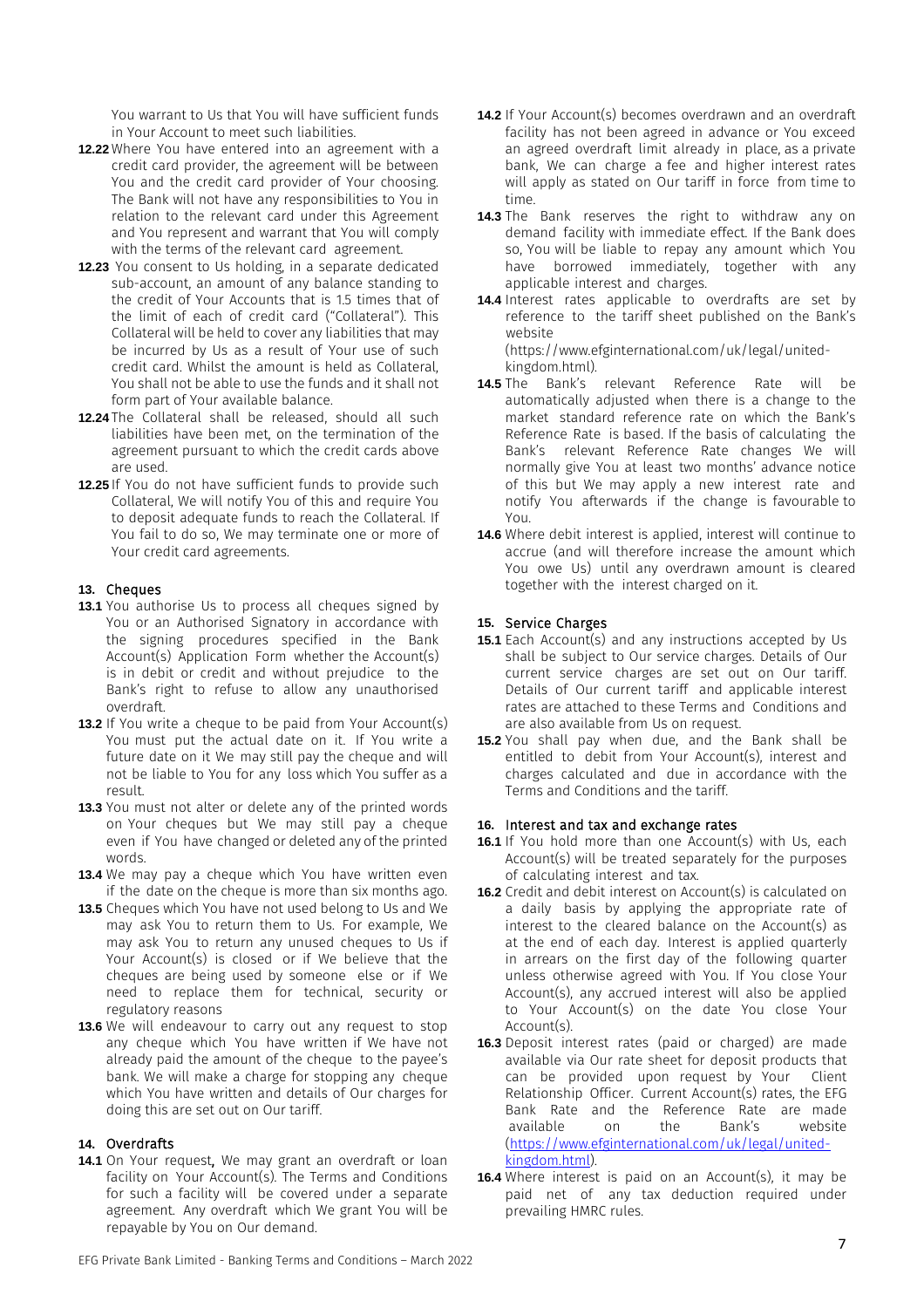- **16.5** Where these Terms and Conditions refer to any particular tax treatment or rate of interest which is payable, that treatment or rate may depend on Your individual circumstances and may be subject to change in the future. You may be liable for taxes or costs which are not paid via Us or imposed by Us. If You are unsure about Your tax position You should consult Your professional adviser or HMRC.
- **16.6** You have sole responsibility for the management of Your tax affairs and complying with any laws and regulations in this regard. You confirm that You have been and are compliant with all tax declarations and reporting obligations in relation to the assets and monies in Your accounts and any gains or income they produce. The value to You of the services We provide may depend on Your tax status. We will not provide You with this advice and You should seek Your own tax advice as to whether such services are appropriate.
- **16.7** Where We make a payment from Your Account(s) or receive a payment into Your Account(s) which involves a currency exchange, We will convert the relevant currencies at Our prevailing rate at the time the payment is made or received. Details of how Our prevailing rate is calculated are set out on Our tariff.

#### **17.** Protecting Your Account(s)

- **17.1** You must take all reasonable precautions to keep Your Account, any security details (including any PINs, passwords and eBanking login information), and any payment methods (such as debit/credit cards and cheque books) safe and prevent their misuse by somebody else. These precautions include:
- **17.2** never recording Your security details in a way that can be understood by someone else;
- **17.3** not leaving any payment methods in the open or in places that are easily accessible;
- **17.4** not giving Your payment methods to anybody else to use;
- **17.5** using password(s) that people are unlikely to guess;
- **17.6** taking care to ensure that no one hears or sees Your security details when You use them;
- **17.7** not disclosing Your full security details to anyone, including the police and Us;
- **17.8** complying with all reasonable instructions We issue regarding keeping Your security details and payment methods safe;
- **17.9** changing Your security details immediately and telling Us as soon as possible if You know, or even suspect, that someone else knows any of those details, or if We ask You to;
- **17.10** keeping the computer You use for eBanking secure and using up to date virus checking software and personal firewall software.
- **17.11** never access eBanking from any shared computer (or any public internet access device or access point) or any computer connected to a local area network; and
- **17.12** making sure You always log out of eBanking, and never leaving Your computer unattended when You are logged in.

#### **18.** Complaints

**18.1** If You are unhappy with a service provided by the Bank You may wish to complain to Your Client Relationship Officer (CRO). Your CRO will escalate Your complaint with the internal Compliance Department who will deal with Your complaint

impartially from thereon. Alternatively, You can raise Your dissatisfaction with the Bank's internal complaints handling team directly at the following details:

In writing: EFG Private Bank Limited, Leconfield House, Curzon Street, London W1J 5JB and from 23rd May 2022 Level 7&8, Park House, 116 Park Street, London, W1K 6AF marked for the attention of Compliance

By email: complaints@efgl.com

- **18.2** If We can resolve the complaint to Your complete satisfaction within three working days, We will promptly send You a Summary Resolution Communication (SRC). If the Complaint is more complex and is unable to be resolved by the 3rd business day, We'll send You a written acknowledgement within five working days and keep You informed of Our progress until Your complaint has been resolved. Once Our investigation into Your complaint is complete We will write to You with a formal response within eight weeks.
- **18.3** If You still remain dissatisfied You may be entitled to refer Your complaint to the Financial Ombudsman Service using the contact details set out below:

Financial Ombudsman Service Exchange Tower London E14 9SR

Freephone 0800 0234567 (or +44 20 7964 0500 from outside the UK)

#### www.financial-ombudsman.org.uk

complaint.info@financial-ombudsman.org.uk

#### **19.** Compensation

- **19.1** EFG Private Bank Limited is a member of the Financial Services Compensation Scheme ("the Scheme") established under the Financial Services and Markets Act 2000. You may be entitled to compensation from the Scheme if We cannot meet Our obligations to You under this Agreement. Our Financial Services Compensation Scheme Information Sheet can be found at the end of these Terms and Conditions and on Our website.
- **19.2** In respect of deposits with the Bank, payments under the Scheme are generally limited to 100% of the first £85,000 of a depositor's total deposits with Us. Most depositors including individuals and small firms are covered. The Scheme covers deposits made with branches of the Bank within the EU and deposits denominated in all currencies are treated alike.
- **19.3** Please note that the Scheme applies differently in relation to deposits in comparison to investment services. The application off the Scheme to Our investment services is detailed in Our investment services terms and conditions. Further details of the Scheme are available on request or from the Financial Services Compensation Scheme: www.fscs.org.uk or by writing to them at 10<sup>th</sup> Floor Beaufort House, 15 St Botolph Street, London, EC3A 7QU, United Kingdom.

#### **20.** Amendments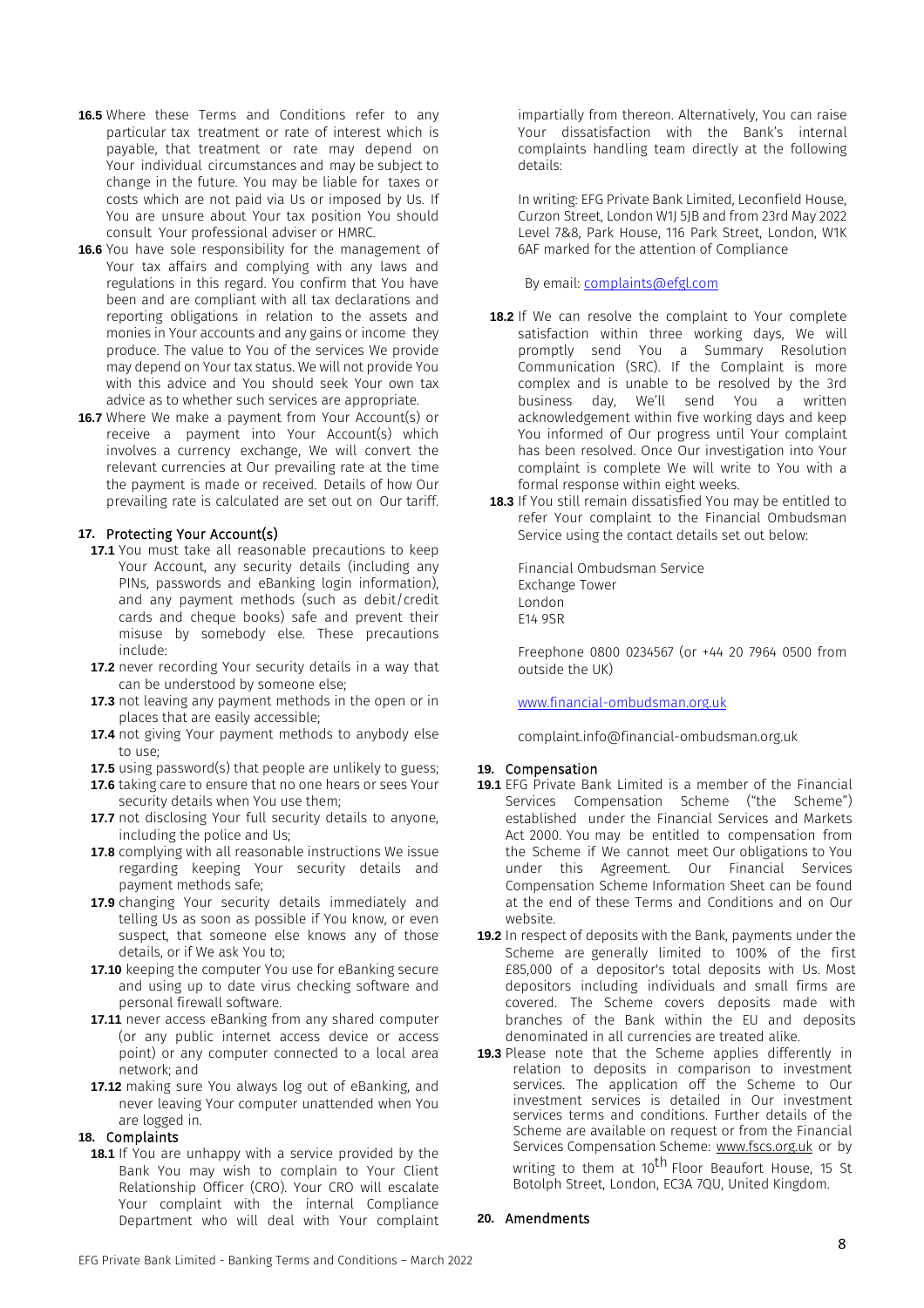- **20.1** We may amend these Terms and Conditions and Our tariff by giving You notice in writing. We will inform You about any proposed amendments by post, email, secure message via eBanking (accompanied by an email informing You of the message) and/or statement notification.
- **20.2** We will inform You about such changes at least two months before making the change. If We notify You about any such changes, You will have the right to close Your Account immediately and without penalty before the date that the changes are due to take effect. If You do not do so before the change takes effect You will be deemed to have accepted the changes.
- **20.3** Should Brexit occur during the term of this Agreement, We shall perform this Agreement in accordance with any EU or national state measures and maintain the same overall balance of obligations, benefits, liabilities and risk between the Parties as applied at the date of this Agreement.
- **20.4** Should it be the case that either party considers that, as a consequence of Brexit, the subsequent performance of this Agreement materially (i) increases the costs of either party performing its obligations under the Agreement; (ii) reduces either party's income under the Agreement; or (iii) otherwise adversely affects the benefit a party derives from the Agreement, such party may give notice to the other of the same, and shall promptly supply such details and evidence as may reasonably be required by the other party. Within fourteen (14) days of the other party receiving such notice, the parties shall discuss in good faith and agree whether any amendments are required to this Agreement as a result of Brexit, such that the provisions of this Agreement maintain the same overall balance of obligations, benefits, liabilities and risk between the parties as applied at the date of this Agreement. The parties agree that the imposition of tariffs and other trade barriers relating to the subject matter of this Agreement and not in existence at the date of the Agreement shall be considered a material change in the overall balance.
- **20.5** Should it be the case that following good faith discussions between the parties, the parties are of the view that the reasons for giving such notice remain, but that no amendment of the Agreement allows for the overall balance of obligations, benefits, liabilities and risk between the parties as applied at the date of this Agreement to be maintained, this Agreement shall be terminated fourteen 14 days following receipt of such notice, in accordance with clause 23

#### **21.** Our communication with You

- **21.1** We may contact You by post, telephone, e-mail, secure message via eBanking or fax using the details You have given Us. You accept that the privacy and security of communication by e-mail / fax cannot be guaranteed as it is subject to inherent security risks such as unauthorised interception or modification. In addition You accept that delivery of e-mail / fax is not guaranteed. We may also provide information on Our website where We consider it appropriate to do so.
- **21.2** Periodic statements (which will be sent monthly in the case of payment accounts) regarding Your Account(s) may be sent in paper format or, where You have requested a "paperless" service, by making the

statements available in Your e-documents folder. The statement will show all movements on Your Account(s), including payments which have been made from or into Your Account(s), interest credited and any charges which have been debited from Your Account(s) during the period covered by the statement where these have not been set out in any transaction confirmation which We send You. You may contact Us to change the frequency of Your statement or to request a change from a "paperless" service to paper statements (or vice versa).

You can also contact Us to request a current statement of Your Account(s) once each calendar month, which We will provide without charge. If You request statements more frequently than monthly, or if You request duplicate statements which have already been provided to You, We will charge for this service. Details of Our charges for providing duplicate statements are set out in Our tariff.

- 21.3 It is Your responsibility to check the accuracy of the statement(s). If there is an entry that appears to be wrong You must notify Us promptly so that We can take appropriate action.
- **21.4** If We need to contact You because of a suspected fraud or because security concerns relating to Your Account(s) We will do this by SMS, telephone, post or another secure procedure for contacting You. As part of this We may have to ask You to provide parts of Your security information or personal information so We can be sure We are talking to You.

#### **22.** Your communications with Us

- **22.1** All notices regarding amendments or changes to Your Account(s), to an Authorised Signatory and/or Account(s) Holder(s) must be in writing and be delivered or posted to Us at Our head office at Leconfield House, Curzon Street, London W1J 5JB, United Kingdom and Level 7&8, Park House, 116 Park Street, London, W1K 6AF from 23rd May 2022.
- **22.2** We reserve the right not to execute an instruction received by e-mail, fax or to a mobile phone until We have confirmed the authenticity of the instruction. The Bank will not be liable for any loss You might suffer as a result of making any such confirmation and any delay in executing the instruction as a result of making such confirmation.

#### **23.** Telephone calls, Emails and Faxes

- **23.1** Telephone calls between Us, whether through the switchboard or on mobile units, may be recorded and monitored in order to improve the services provided by Us, in the interests of security and to resolve disputes. Any recording will remain Our property.
- **23.2** If You use e-mail or fax or public WiFi or mobile phone to contact Us, We will not be responsible if anyone intercepts Your message/conversation with Us. You should also take reasonable care to ensure Your telephone calls are not overheard by others.
- **23.3** The Bank does not recommend email or fax for communicating confidential or time critical information.
- **23.4** The Bank will not accept SMS / text messages in regard to the operation of Your Account(s).
- **23.5** The Bank will only accept instructions in relation to the operation of Your Account(s) by fax or email if You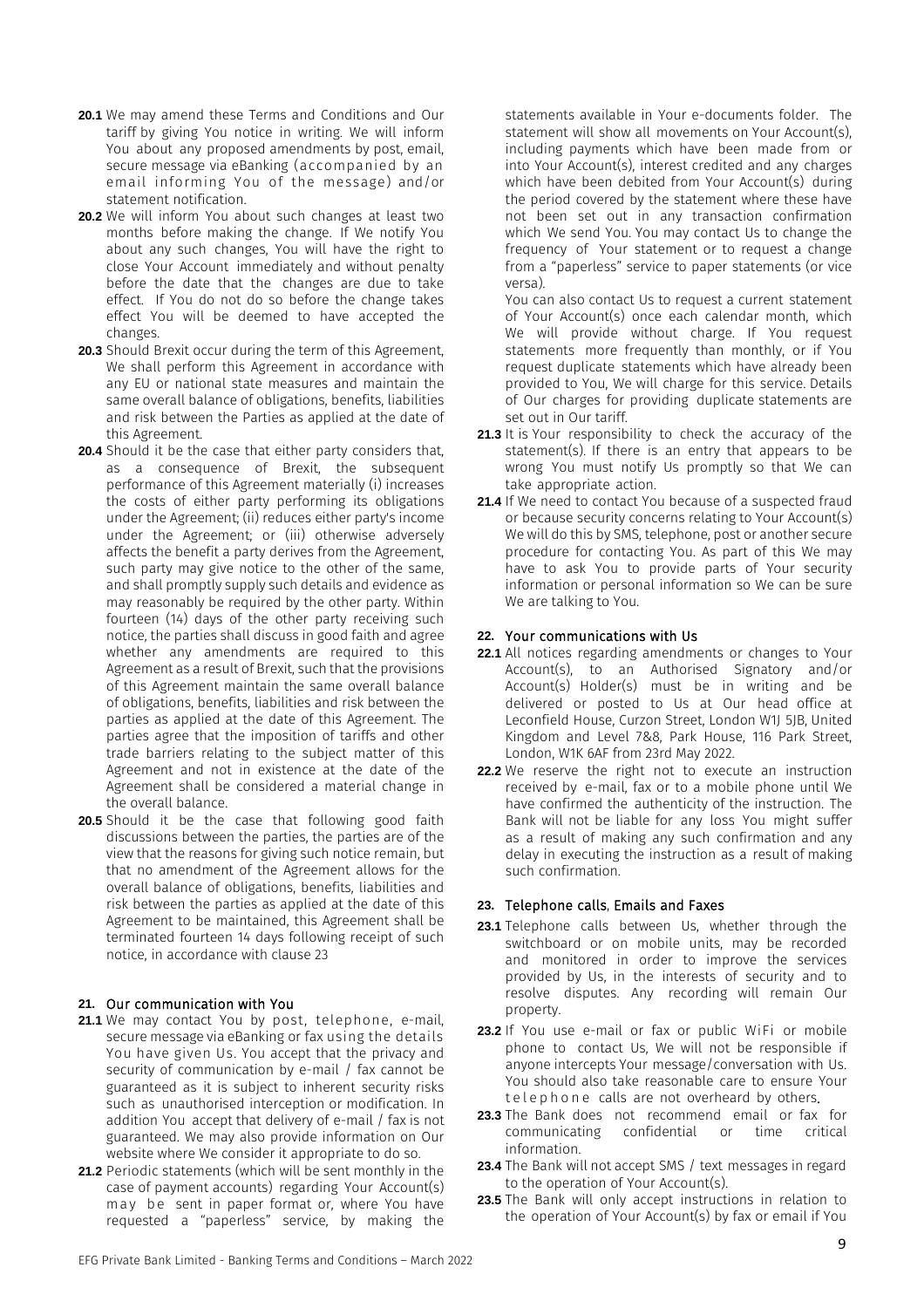have signed the Bank's disclaimer and fax and email indemnity in respect of the use of faxes and email in relation to the operation of the Account(s).

**23.6** If You decide to use Our eBanking service, separate terms and conditions apply. These terms and conditions are available on request.

#### **24.** Terminating the relationship

**24.1** The Bank is released from all obligations including the payment of any cheque following the closure of Your Account(s) with Us. Any credit received after the Account(s) has closed will be returned to the remitter.

#### **24.2** When You wish to close Your Account(s)

- Except where Your Account(s) is an Account(s) for a fixed term deposit (in which case You may not close Your Account(s) early except in accordance with these Terms and Conditions), You can at any time upon 60 days' written notice to Us in accordance with signing powers given on the Bank Account(s) Application Form terminate this Agreement and close Your Account(s) (except in relation to payments to be made into and out of the Account(s) by Us if You have any fixed term deposit or investment products with Us as described below) provided that:
	- (a) You return all cards and unused cheques issued on Your Account(s);
	- (b) You repay any money You owe to Us, including the amount of any cheques, card transactions or other payment instructions You have made and any charges or interest incurred which We have not taken out of Your Account(s);
	- (c) You inform all third parties with whom You have arranged direct debits and standing orders of the closure of Your Account(s); and
	- (d) all debits and liabilities on the Account(s) have been cleared.

We will forward any remaining credit balance on Your Account(s) as at the date of expiry of any notice given by You in accordance with this Term to You after the deduction of all outstanding charges or liabilities. If You terminate this Agreement in accordance with this Term and You have any fixed term deposits or investment products or portfolios or other business with Us We will keep Your Account(s) open to the extent necessary to receive and pay out to You the proceeds of such fixed term deposits or investment products or portfolios but You will not be able to operate the Account(s) for any other purpose. We will pay You any amounts received into Your Account(s) resulting from the proceeds of such fixed term deposits or investment products or portfolios when they are received into Your Account(s) and will close Your Account(s) completely when there are no further fixed term deposits or investment or other proceeds to be received into Your Account(s).

#### **24.3** Closure of Your Account(s) by Us

- (a) We can close Your Account(s) immediately if
	- We suspect that You have given Us false information to obtain or operate the Account(s)
	- We suspect that You have breached any representation or warranty given to Us under this Agreement
	- We suspect that Your Account(s) is being used for illegal purposes
	- You fail to cooperate with Us in relation to any

reasonable requests made of You to assist Us in meeting Our legal and regulatory requirements, including the failure to provide Us with required documentation

- You are (or we have reason to believe, in our sole discretion, acting reasonably, that you are) a designated target of, acting on behalf of a designated target of, or are otherwise a target or subject of any sanctions issued by any country or jurisdiction (including, but not limited to,) the USA, all or any part of the European Union, all or any part of the UK, Switzerland, Canada, or Hong Kong
- (b) We may close Your Account(s) upon giving You not less than two months' prior written notice or such longer period of notice as is agreed between Us. We may provide You with an alternative notice period for commercial reasons or where We believe the Account(s) has not been operated in accordance with Our Terms and Conditions or where continuing to operate the Account(s) could result in legal or regulatory issues for us or an Affiliate or where We are required to close or reduce your balance by law. You will be required to return all unused cheque book(s) and card(s) (which should be cut in half) and to repay any monies due.

## **25.** Death of Account(s) Holder(s) and Authorised **Signatories**

#### **25.1** For sole Account(s) Holders

Account(s) will be frozen when We receive notice of the death of the Account(s) Holder(s). A certified copy of the death certificate will be required. When executors are appointed and valid instructions received, We will advise of any claims We may wish to make against the estate or forward funds to the estate for disbursement. Any cheque books and cards (which should be cut in half) should be returned to the Bank and the Account(s) will be closed.

#### **25.2** For joint Account(s) Holders

- (i) The death of one joint Account(s) Holder will not terminate the Account(s) and the surviving Account(s) Holder(s) can continue to operate the Account(s). The Account(s) name will be changed upon receipt of written notice of the death of the relevant Holder and a certified copy of the death certificate.
- (ii) Money held in the Account(s) will be held to the order of the remaining Account(s) Holder(s) or, if there is no survivor, to the order of the personal representatives of the last surviving Account(s) Holder(s).
- (iii) Any debit balance on an Account(s) and any other liability or obligation owed to the Bank will be the joint and several liability and obligation of the joint Account(s) Holder(s) (including any deceased Account(s) Holder(s)) and will be unaffected by the death of any Account(s) Holder(s).

#### **25.3** For corporate or other entities

(i) The remaining directors, partners, trustees or controllers should advise in writing of the demise/death of any signatories, shareholders, partners, directors, trustees or other controllers. Additional documentation may be required by the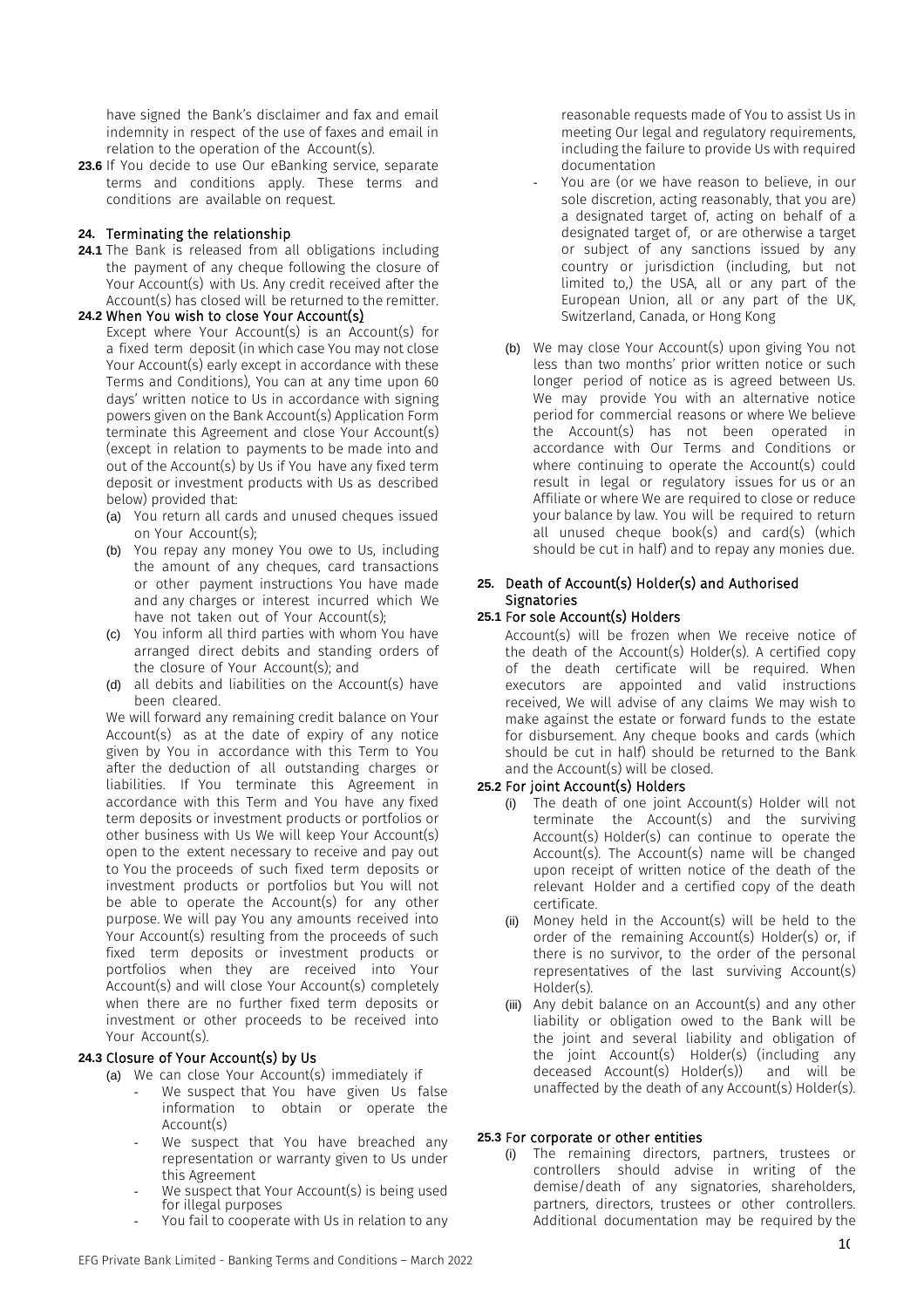Bank.

(ii) Where the Entity has a sole director who is also the beneficial owner and that person dies, and there are no additional Authorised Signatories, the Account(s) will be frozen until appropriate legal documentation regarding the Entity has been received by Us to Our satisfaction.

#### **26.** Incapacity

In the event of incapacity of one joint Account(s) Holder We may continue to provide banking and other services to that Account(s) Holder until instructed otherwise in writing by the other joint Account(s) Holder(s).

#### **27.** Bankruptcy

Where an Account(s) Holder (or any one joint Account(s) Holder) becomes insolvent, declared<br>bankrupt, goes into liquidation, receivership, liquidation, receivership, administration or the equivalent or is found guilty in a court of law of a serious crime, We may be required or We may decide to terminate the Account(s), remove the Account(s) Holder and/or their Authorised Signatory(s) or suspend their signing rights. We may also be required to freeze funds pending receipt of any legal instructions regarding dispersal of any monies or We may have to take other actions if required to do so by any court or any judicial authority.

#### **28.** Liability

The liability of any Account(s) Holder to the Us under these Terms and Conditions shall not be avoided or invalidated if the liability of any one or more of any other Account(s) Holder is for any reason invalid or unenforceable.

#### **29.** Data protection

We consider Client confidentiality to be very important and take Our responsibilities seriously. We are committed to keeping Your personal information safe, protecting Your privacy and ensuring that adequate safeguards are in place to maintain high standards of confidentiality at all times. We process personal information in accordance with applicable data protection legislation. Please read Our privacy policy to understand how We use and protect the information You provide Us (a copy of Our privacy policy can be accessed here:

https://www.efginternational.com/uk/legal/unitedkingdom.html.

**29.1** We are not obliged to disclose to You or take into consideration information, the disclosure of which would be a breach of duty or confidence owed to any other person, or which comes to the notice of an employee, officer or agent of ours, but not to the actual notice of the individual(s) advising You or managing Your Account(s).

#### **30.** Confidentiality

We will Use all reasonable endeavours to ensure that all confidential information relating to You and Your Account(s) is kept confidential. However, You authorise Us to disclose information (confidential or not):

• to Our employees (or employees of Our agents or others appointed by Us in connection with Your Account(s)(s)) on a need to know basis;

- to the FCA and any other regulatory authority to the extent that they are entitled to the information sought;
- otherwise as may be required or allowed by law, best banking practice, industry regulations or codes of practice in the UK or elsewhere.

#### **31.** Conflicts of Interest

- **31.1** We may effect transactions for You through the agency of and/or with a counterparty which is an organisation or person otherwise associated with Us.
- **31.2** The Bank may agree to pay commissions or other fees to any intermediary who has introduced You or any business from You to the Bank.
- **31.3** We will take care to act fairly with You and We reserve the right to decline an instruction from You if there is a conflict of interest between Us.

#### **32.** Liability

- **32.1** If You break any of these Terms and Conditions or if You act in breach of trust or other fiduciary obligations binding upon You or we incur any costs (including legal costs) in connection with any of Your Account(s) (including, without limitation, any costs arising from requiring advice in connection with an Account(s) Holder (or any one joint Account(s) Holder) becoming insolvent, declared bankrupt, going into liquidation, receivership, administration or the equivalent or being found guilty in a court of law of a serious crime), We shall be entitled to claim from You any losses or costs which We incur as a result except to the extent that that such losses arise as a result of the negligence or wilful default of the Bank or any of its agents. Such losses and costs include, but are not limited to, the costs of tracing You, notifying You of the breach, communicating with You about the breach and enforcing payment of the amount due from You to Us. Our entitlement to claim such losses from You is in addition to Our entitlement to recover from You any monies which You already owe Us (such as the amount outstanding on any overdraft and any fees or charges for Our services which have not already been paid).
	- **32.2** You may be liable for all payments and any losses in respect of payments where You, have:
		- acted fraudulently;
		- let someone else access Your eBanking or anyone else use Your card;
		- been grossly negligent with (or intentionally shared) Your card, or the Security Details You use to access Our online banking service;
		- intentionally or with gross negligence failed to tell Us as soon as possible of the loss or theft or theft of Your card, security information, or that You suspect someone has tried to use any of them.
- **32.3** We will be liable to You for any loss, injury or damage resulting from any breach by the Bank of these Terms and Conditions but Our liability will be limited as follows:
	- If You are a business customer We will not be liable to You in any circumstances for loss of business, loss of goodwill, loss of opportunity, loss of profit or any loss which is not directly associated with Our breach of these Terms and Conditions.
	- If You are a personal customer We will not be liable to You for any loss which was not reasonably foreseeable by both You and Us.

#### **33.** Your undertakings

You undertake that the information You have supplied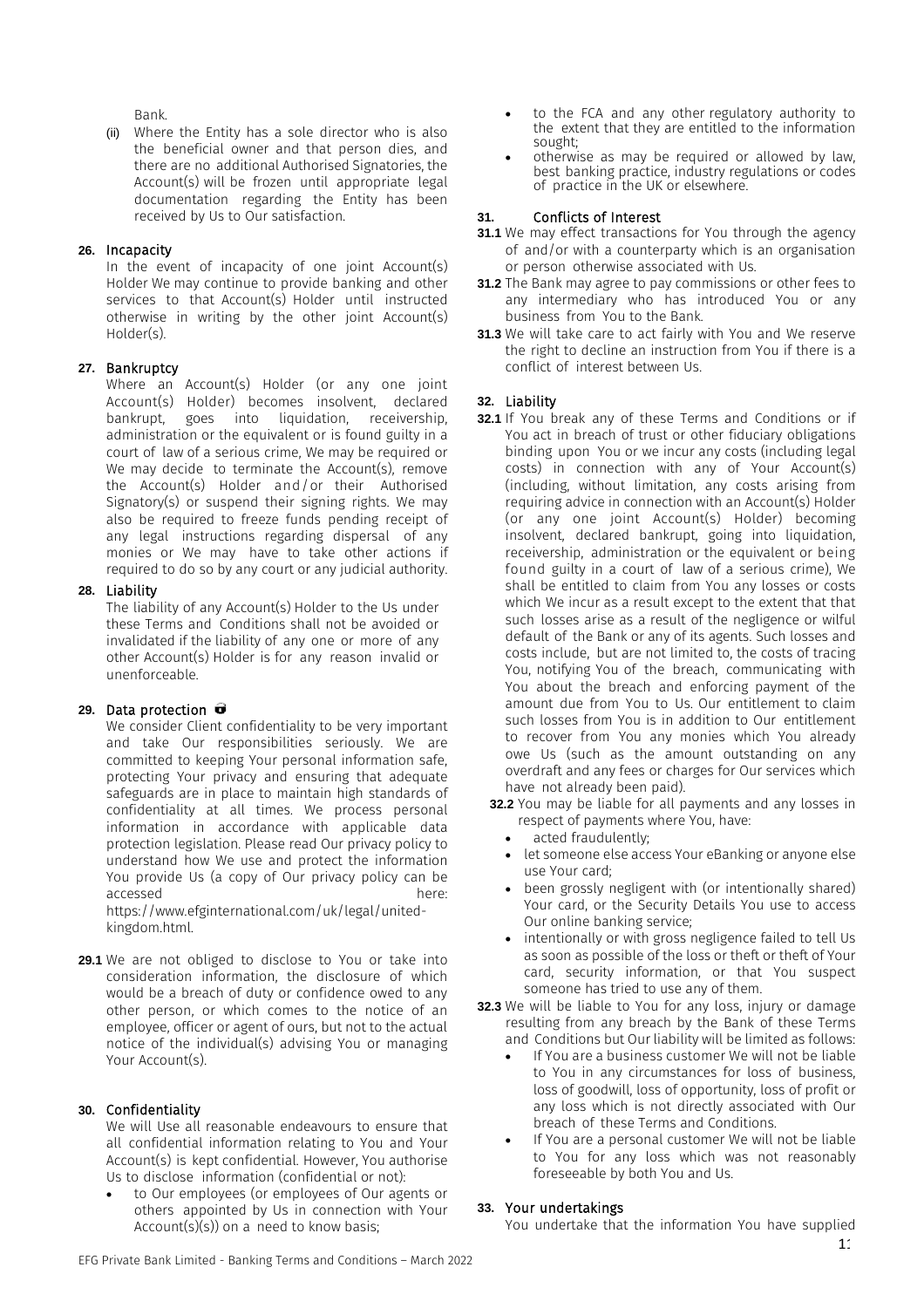to Us is true and accurate, and that You will notify Us promptly of any changes to such information.

#### **34.** Services by Our Affiliates

When You obtain services from Us, as well as one or more of Our Affiliates, separate terms and conditions will govern the provision of services that Our Affiliates provide You. The protections and rights (including as to recourse) that You are afforded under FCA rules and other UK regulations relevant to services We provide differ from what may be in place in other jurisdictions where Our Affiliates operate. You will generally not have rights of recourse in the UK relevant to services provided by Our non-UK Affiliates, including any rights to appeal to the Financial Ombudsman. You should carefully review the terms and conditions provided by Our Affiliates to understand Your rights and protections relevant to the services they provide to You. Where We introduce You to an Affiliate and You engage such Affiliate, We may directly or indirectly receive benefits where permissible under law or regulation relevant to income earned by the Affiliate in relation to services they provide You. Similarly, where an Affiliate introduces You to Us for services, they may where permissible under law or regulation directly or indirectly receive a benefit relevant to income earned by Us in relation to services We provide You. These arrangements do not and will not result in additional fees being charged to You by Us or by Our Affiliates. To the extent Your Account is part of such an arrangement with an Affiliate We will separately provide details regarding the arrangement.

# **35.** Miscellaneous

#### **35.1** No waiver

No waiver by Us in respect of any breach of this Agreement by You shall be considered as a waiver of any subsequent breach.

#### **35.2** Notices

We may issue formal notices, requests, instructions and communications to You by post, and all such notices, requests, instructions and communications will be deemed to be duly given two days after posting when they are sent to a UK address, or five days after posting when they are sent to an overseas address. We may also issue the same by email, and all such emails, notices, requests, instructions and communications will be deemed to be duly given when sent.

#### **35.3** Delay

If We delay in giving You notice of any matter or in the exercising any of Our rights under this Agreement, it will not constitute a waiver of any of Our rights under the Agreement. We reserve the right to enforce any rights subsequently.

#### **35.4** Right of set off

We may, at any time, set off any credits held on Your Account(s), whether in Sterling or other currencies, against debts, obligations and liabilities that You have with Us where You have not made payment(s) to discharge outstanding sums due. This means that We will use any credit balance on Your Account(s) to pay any debit balances You owe to Us under overdrafts, credit cards and other products.

Where amounts are in different currencies We may convert such amounts at the current market rate of exchange. We may also break any fixed term deposit period applying to any Account(s) You hold for this

purpose and adjust any interest payable by Us. You represent and warrant that You will not without Our explicit prior consent:

- charge or encumber Your Account(s) to any third party or debtor.
- declare a trust over Your Account(s).

For the avoidance of doubt, We are not to be held liable for breaching any agreement and/or arrangement You make with a third party regarding Your Account(s) held by Us, unless We are also a party to that agreement and/or arrangement.

#### **35.5** Circumstances beyond Our reasonable control

We will not be liable to You if We, or any of Our agents, are unable to provide services to You or fail to perform Our obligations under these Terms and Conditions and this is due to abnormal and unforeseeable circumstances beyond Our or their reasonable control, the consequences of which would have been unavoidable despite all efforts to the contrary.

We will not be liable to You if We cannot perform Our obligations under these Terms and Conditions where this is due to Our obligations under any law, the application of sanctions or where any third party or Affiliates upon whom we rely on to perform services is unable to perform their contractual obligations to Us because of their own respective obligations under any law or the application of sanctions.

#### **35.6** Assignment/transfer

You may not assign charge, transfer or otherwise dispose of any of Your rights or responsibilities in relation to any Account(s) or these Terms and Conditions without Our prior written consent. We may transfer Our rights and/or responsibilities under any Account(s) to any person if that other person is authorised to accept deposits and writes to You and undertakes to carry out all Our duties and obligations under these Terms and Conditions. If it does so, You agree that We will be released from all those duties and obligations.

#### **35.7** Third party rights

A person who is not a party to this Agreement has no right under the Contracts (Rights of Third Parties) Act 1999 to enforce or enjoy the benefit of any Term of this Agreement.

#### **35.8** Governing law

This Agreement shall be construed in accordance with the laws of England and Wales and shall be subject to the exclusive jurisdiction of the English Courts.

#### **35.9** Dormant Account(s)

If You do not use Your Account(s) or do not contact Us for more than 1 year, to protect You and Us, We may treat Your Account(s) as dormant. Funds held in a dormant Account(s) remain Your property but We reserve the right to seek fresh documentation and/or due diligence from You before accepting incoming credits or allowing further withdrawals on the Account(s).

#### **35.10** Language of communication

These Terms and Conditions are in English and when We communicate with You We will do so in English but may, if We choose to, communicate with You in a different language if You have agreed to this.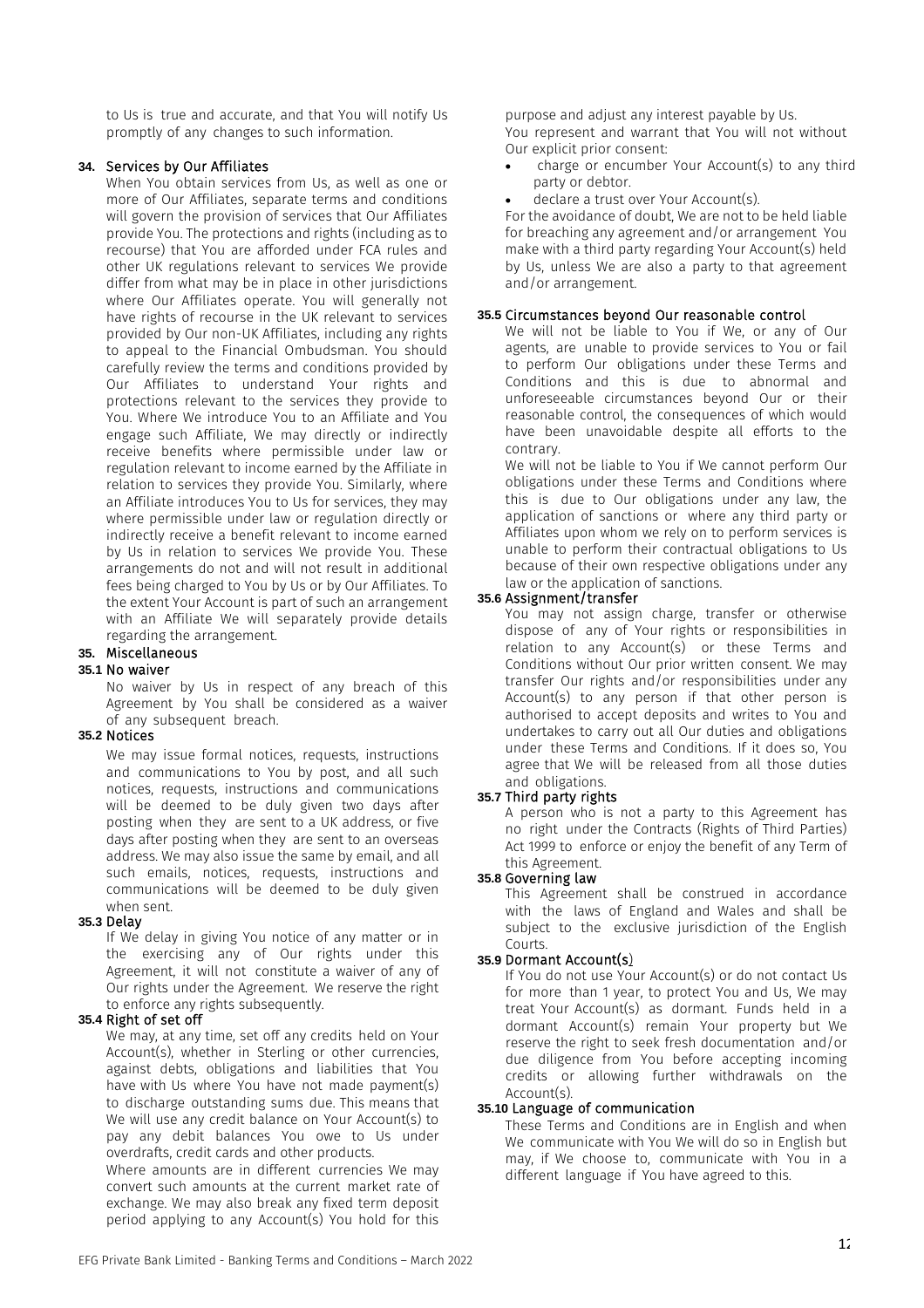# Financial Services Compensation Scheme Information Sheet

| Basic information about the protection of your eligible deposits                          |                                                                                                                                                          |
|-------------------------------------------------------------------------------------------|----------------------------------------------------------------------------------------------------------------------------------------------------------|
| Eligible deposits in EFG Private Bank Limited are protected<br>by:                        | the Financial Services Compensation Scheme ("FSCS") 1                                                                                                    |
| Limit of protection:                                                                      | £85,000 per depositor per bank / building society / credit<br>union <sup>2</sup>                                                                         |
|                                                                                           | The following trading names are part of our<br>bank:<br>EFG Private Bank Limited, EFG Harris Allday                                                      |
| If you have more eligible deposits at the same bank /<br>building society / credit union: | All your eligible deposits at the same bank / building<br>society / credit union are "aggregated" and the total is<br>subject to the limit of<br>£85000. |
| If you have a joint Account with other person(s):                                         | The limit of £85,000 applies to each depositor separately. <sup>3</sup>                                                                                  |
| Reimbursement period in case of bank, building society<br>or credit union's failure:      | 20 working days <sup>4</sup>                                                                                                                             |
| Currency of reimbursement:                                                                | Pound sterling (GBP, £) or, for branches of UK banks<br>operating in other EEA Member States, the currency of<br>that State.                             |
| To contact EFG Private Bank Ltd for enquiries relating<br>to your Account:                | EFG Private Bank Limited<br>Leconfield House<br>Curzon Street<br>London W1J 5JB<br>United Kingdom<br>And from 23 May 2022:                               |
|                                                                                           | Level 7&8, Park House,<br>116 Park Street,<br>London, W1K 6AF from<br>23rd May 2022)                                                                     |
| To contact the FSCS for further information on<br>compensation:                           | Financial Services Compensation Scheme 10th Floor<br>Beaufort House<br>15 St Botolph Street<br>London EC3A 7QU                                           |
|                                                                                           | Tel: 0800 678 1100 or 020 7741 4100<br>Email: ICT@fscs.org.uk                                                                                            |
| More information:                                                                         | http://www.fscs.org.uk                                                                                                                                   |
|                                                                                           |                                                                                                                                                          |

# Additional information

# <sup>1</sup>Scheme responsible for the protection of your eligible deposit

Your eligible deposit is covered by a statutory Deposit Guarantee Scheme. If insolvency of your bank, building society or credit union should occur, your eligible deposits would be repaid up to £85,000 by the Deposit Guarantee Scheme.

# <sup>2</sup>General limit of protection

If a covered deposit is unavailable because a bank, building society or credit union is unable to meet its financial obligations, depositors are repaid by a Deposit Guarantee Scheme. This repayment covers at maximum £85000 per bank, building society or credit union. This means that all eligible deposits at the same bank, building society or credit union are added up in order to determine the coverage level. If, for instance a depositor holds a savings Account with £80,000 and a current Account with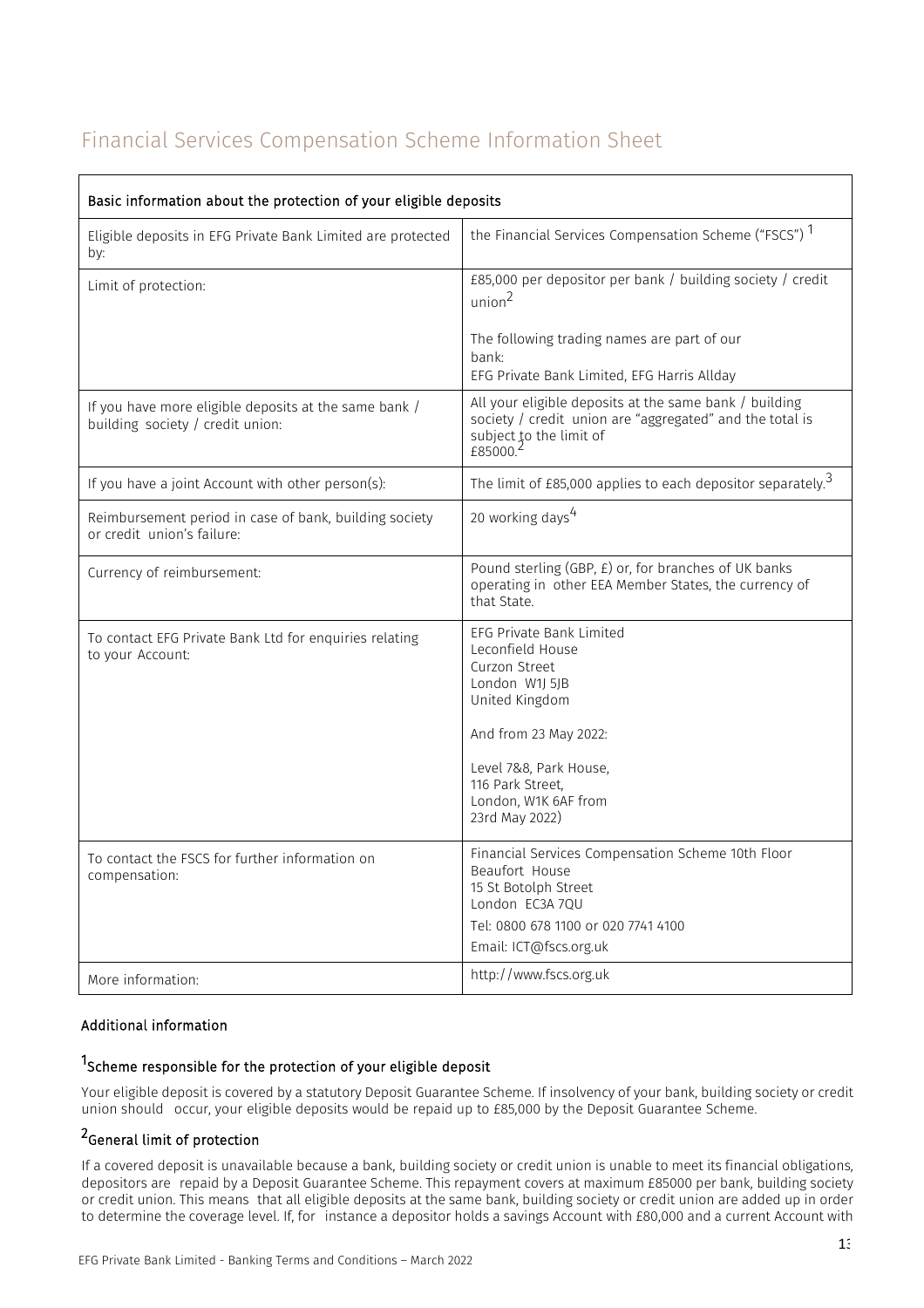£20,000, he or she will only be repaid £85,000.

In some cases eligible deposits which are categorised as "temporary high balances" are protected above £85000 for six months after the amount has been credited or from the moment when such eligible deposits become legally transferable. These are eligible deposits connected with certain events including:

- (a) certain transactions relating to the depositor's current or prospective only or main residence or dwelling;
- (b) a death, or the depositor's marriage or civil partnership, divorce, retirement, dismissal, redundancy or invalidity;
- (c) the payment to the depositor of insurance benefits or compensation for criminal injuries or wrongful conviction.

More information can be obtained under http://www.fscs.org.uk

# <sup>3</sup>Limit of protection for joint Accounts

In case of joint Accounts, the limit of £85,000 applies to each depositor.

However, eligible deposits in an Account to which two or more persons are entitled as members of a business partnership, association or grouping of a similar nature, without legal personality, are aggregated and treated as if made by a single depositor for the purpose of calculating the limit of £85,000.

## 4Reimbursement

The responsible Deposit Guarantee Scheme is the Financial Services Compensation Scheme, 10th Floor Beaufort House, 15 St Botolph Street, London, EC3A 7QU, Tel: 0800 678 1100 or 020 7741 4100, Email: ICT@fscs.org.uk. It will repay your eligible deposits (up to

£85,000) within 20 working days until 31 December 2018; within 15 working days from 1 January 2019 until 31 December 2020; within 10

working days from 1 January 2021 to 31 December 2023; and within 7 working days from 1 January 2024 onwards, save where specific exceptions apply.

Where the FSCS cannot make the repayable amount available within 7 working days, it will, from 1 June 2016 until 31 December 2023, ensure that you have access to an appropriate amount of your covered deposits to cover the cost of living (in the case of a depositor which is an individual) or to cover necessary business expenses or operating costs (in the case of a depositor which is not an individual or a large company) within 5 working days of a request. Again, there are specific exceptions to this obligation.

In the case of a depositor which is a large company, where the FSCS cannot make the repayable amount available within 7 working days, it will, from 3 July 2015 until 1 December 2016, ensure that you have access to your covered deposits within fifteen working days of a request containing sufficient information to enable it to make a payment, save where specific exceptions apply.

In the case of a depositor which is a small local authority, where the FSCS cannot make the repayable amount available within 7 working days, it will, from 3 July 2015 until 1 June 2016, ensure that you have access to your covered deposits within fifteen working days of a request containing sufficient information to enable it to make a payment, save where specific exceptions apply.

If you have not been repaid within these deadlines, you should contact the Deposit Guarantee Scheme since the time to claim reimbursement may be barred after a certain time limit. Further information can be obtained under http://www.fscs.org.uk.

#### Other important information

In general, all retail depositors and businesses are covered by Deposit Guarantee Schemes. Exceptions for certain deposits are stated on the website of the responsible Deposit Guarantee Scheme. Your bank, building society or credit union will also inform you of any exclusions from protection which may apply. If deposits are eligible, the bank, building society or credit union shall also confirm this on the statement of Account.

#### Financial Services Compensation Scheme Exclusions List

A deposit is excluded from protection if:

- (1) The holder and any beneficial owner of the deposit have never been identified in accordance with money laundering requirements. For further information, contact your bank, bank building society or credit union.
- (2) The deposit arises out of transactions in connection with which there has been a criminal conviction for money laundering.